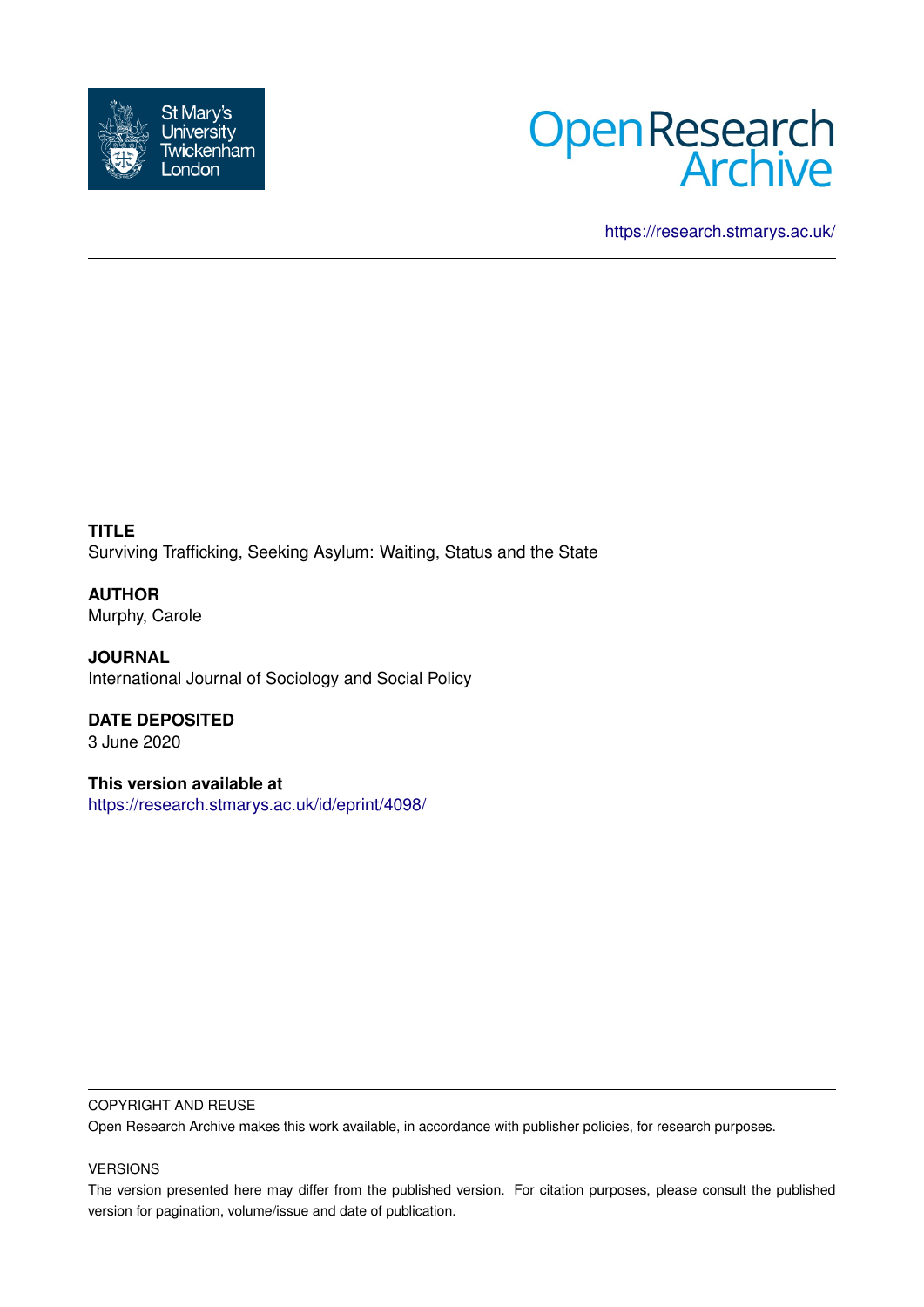



<https://research.stmarys.ac.uk/>

**TITLE** Surviving Trafficking, Seeking Asylum: Waiting, Status and the State

**AUTHOR** Murphy, United Kingdom

**JOURNAL** International Journal of Sociology and Social Policy

**DATE DEPOSITED** UNSPECIFIED

**This version available at** <http://research.stmarys.ac.uk/id/eprint/4098/>

#### COPYRIGHT AND REUSE

Open Research Archive makes this work available, in accordance with publisher policies, for research purposes.

#### VERSIONS

The version presented here may differ from the published version. For citation purposes, please consult the published version for pagination, volume/issue and date of publication.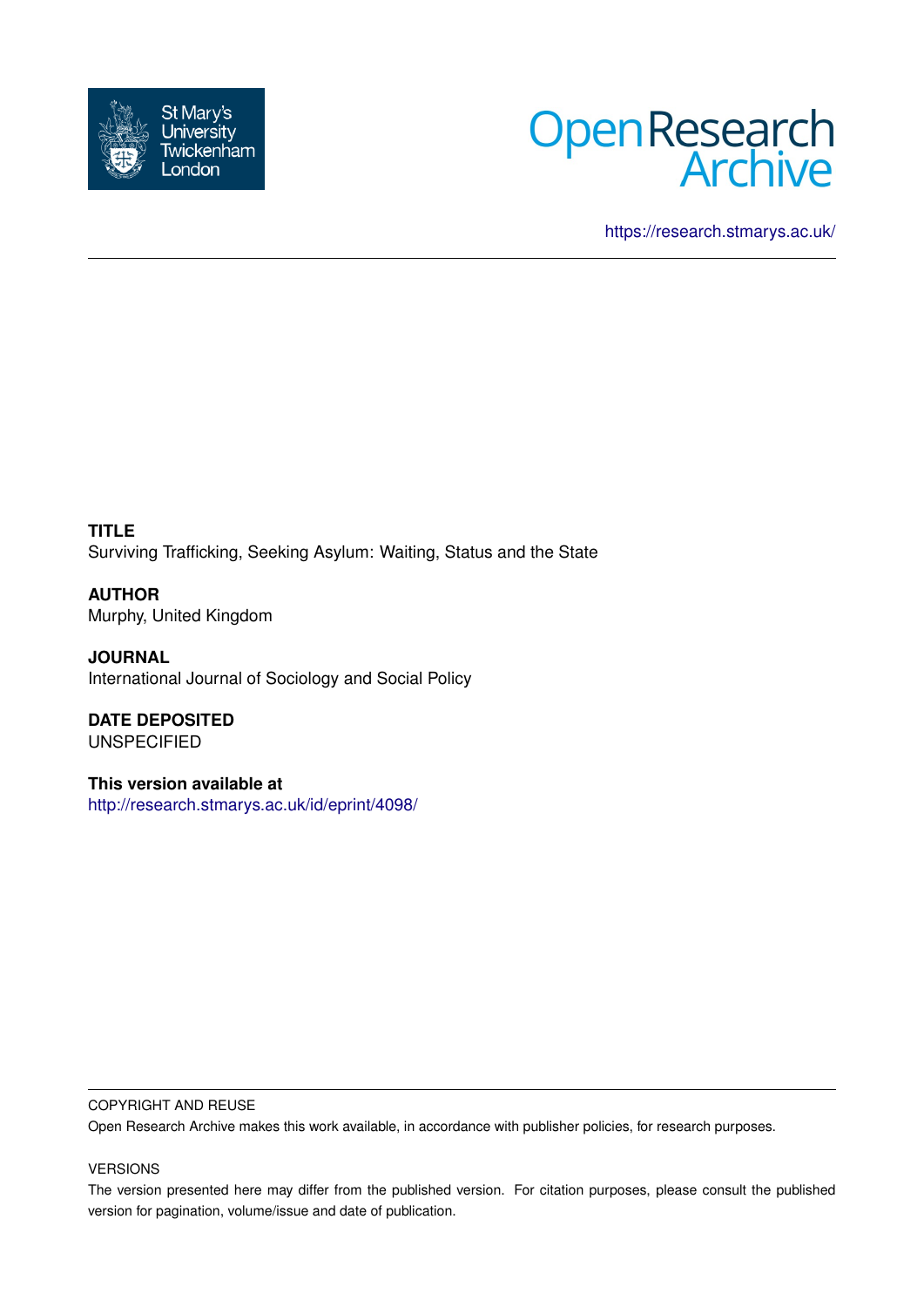Surviving Trafficking, Seeking Asylum: Waiting, Status and the State

# *Abstract*

Aim: The purpose of this study was to examine support available from identification through to recovery for survivors of modern slavery and human trafficking in the United Kingdom (UK) following the introduction of the Modern Slavery Act in 2015.

Design/methodology: Twenty-nine semi-structured individual and group interviews were conducted with non-governmental organisations (NGOs) providing direct support to survivors and law enforcement engaged in initial identification, rescue and support.

Findings: Thematic analysis identified that survivors' experiences of support and negotiation of state processes is challenging, requiring lengthy periods of waiting. This experience is often compounded by variations in knowledge of processes and systems by frontline staff, resulting in negative impacts on outcomes for survivors.

Research limitations/implications: The small number of research participants could be regarded as a limitation but is common in qualitative, exploratory studies. A larger study should be conducted to test these initial findings. The implications propose a revision of policy especially for asylum-seeking survivors.

Originality/value: The study was conducted two years after the introduction of the Modern Slavery Act, 2015, during a period in which gaps in processes and support for survivors were beginning to emerge. This study offers a timely assessment of these gaps and argues for a review of policy and its implementation.

KEYWORDS: Human trafficking, modern slavery, policy, asylum, status,

waiting

# *Introduction*

The aim of this study was to evaluate the processes and practices

in place in the UK to support survivors of modern slavery, from identification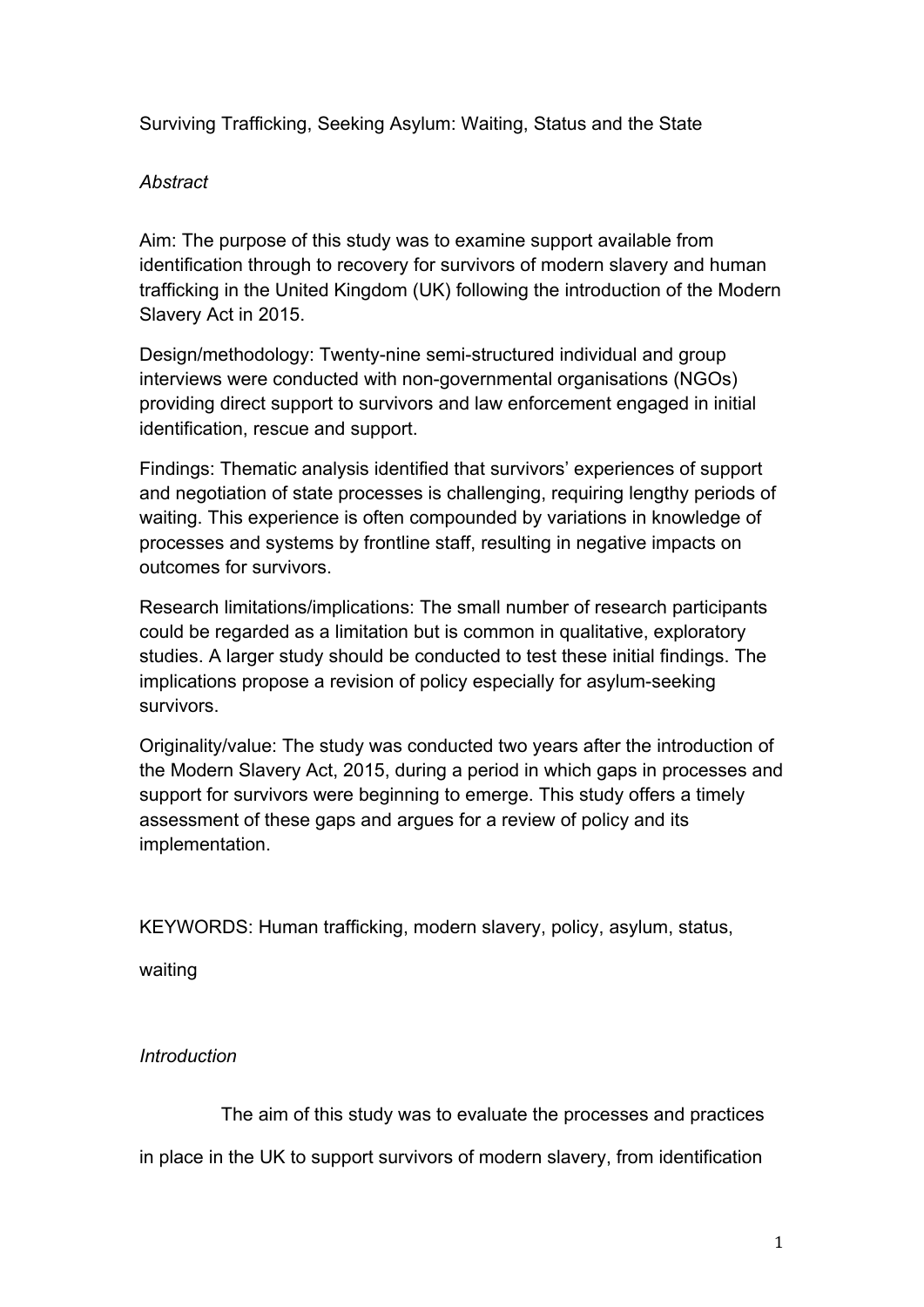through to recovery. Critiques of the failures of state processes to adequately support survivors in the UK have been addressed in numerous publications (for example see The Centre for Social Justice, 2013; Independent Anti-Slavery Commissioner Reports, (IASC) 2016, 2017; Elliot and Garbers, 2016; Anti-Trafficking Monitoring Group, (ATMG) 2010; Haughey, C, 2016; Her Majesties Inspectorate of Constabulary and Fire and Rescue Services, (MHICFRS) 2018; Field, Miller and Butler-Schloss, 2019; Focus on Labour Exploitation (FLEX) 2019); Sobik, J. Anti-Slavery International, 2020).

These reviews and critiques addressed issues such as non-compliance with EU legislation (ATMG, 2010); the challenges within the criminal justice system (Haughey, 2016); the National Referral Mechanism and training (Elliot and Garbers, 2016); gaps in knowledge within policing, (MHICFRS, 2017); unequal outcomes for non-UK residents (IASC, 2017), supply chains, legal applications, child advocates and the role of the IASC (Field et al, 2019); a critique of the government response to the MSA review (FLEX 2019) and most recently, a recognition that the flaws identified will be exacerbated during the COVID-19 crisis. However, whilst many of these reviews and reports touched on the impact of poor knowledge and practice on survivors, none specifically and solely focused on asylum seekers as a vulnerable group.

At the time of researching for this study, two years after the introduction of the Modern Slavery Act, it had become clear that the legislation and its processes had many flaws that affected asylum seeking survivors from the moment of identification through to longer term recovery. Additionally, although the ATMG report was based on a similar demographic of respondent (Anti-trafficking professionals), the data for that study was collected in 2009-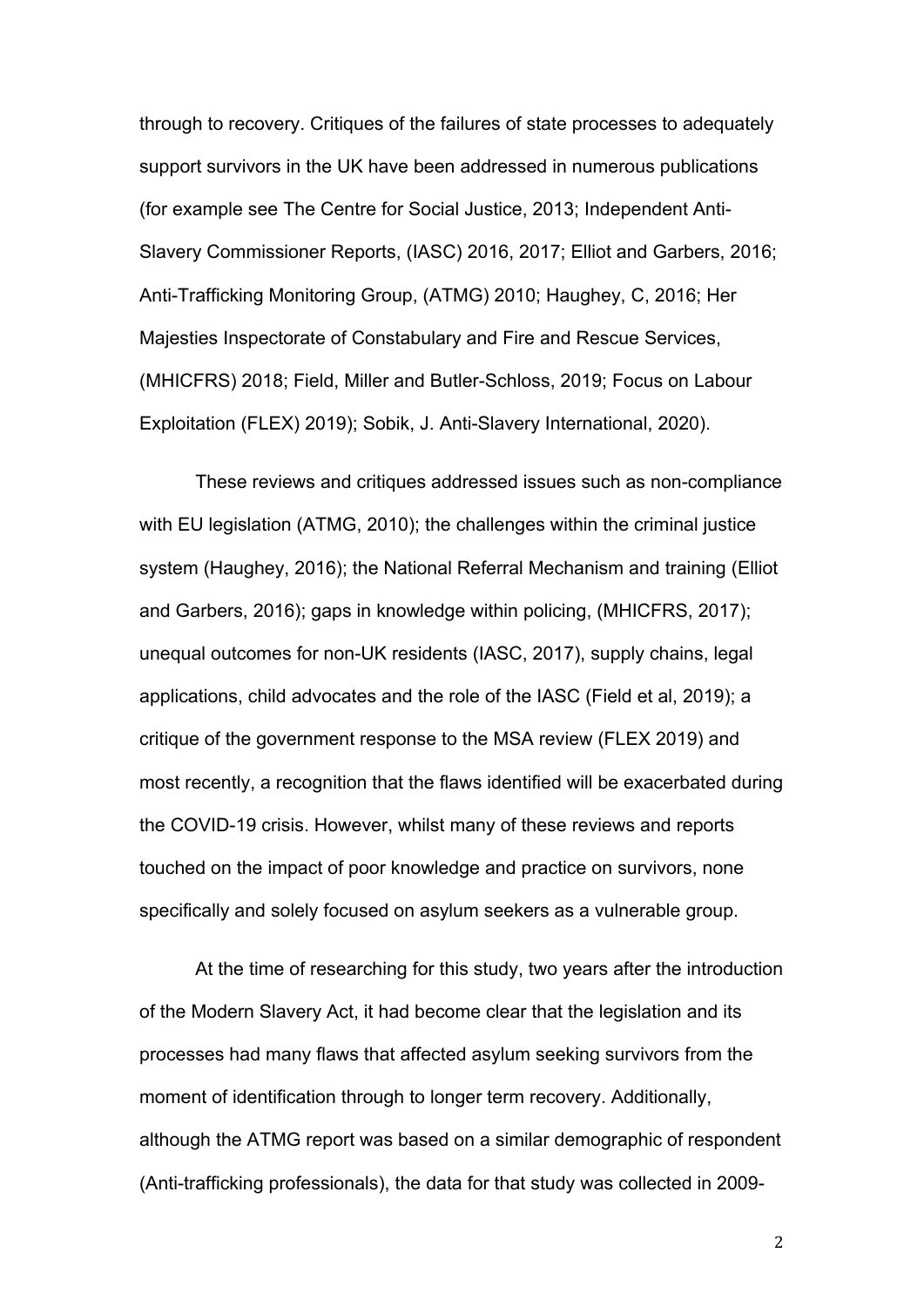2010. This paper therefore offers a unique and current perspective on emerging gaps in the application of the MSA in practice.

To contextualise the study, three key areas of literature are discussed. First, the paper outlines key commitments of the MSA and the Modern Slavery Strategy, 2014, (MSS) and the challenges to implementation within the context of Immigration Acts that increased hostility towards immigrants over the same period (2014-2016). Second, the concept of status is discussed with reference to the construction of irregular migrants, refugees and asylum seekers and their treatment when engaging with bureaucratic processes. Third, the sociology of waiting is utilised as a theoretical framework to contextualise the experiences of negotiating barriers to achieving asylum in the UK. Following this, the methodology is outlined and the approach to analysis explained. Themes identified in the data include: The Referral Process; Inconsistent Responses; UKVI: Waiting for a Decision. These themes illustrate the extensive barriers faced by asylum seeking survivors, and the impact of lengthy waiting times for a decision on the survivors' longterm outcomes, which contradicts assertions made in the MSA and MSS to support survivors. The paper concludes by proposing that policy, processes and practices are reviewed to ensure equality of access to support for all survivors regardless of their nationality.

## *The Modern Slavery Strategy 2014 and the Modern Slavery Act 2015*

The Modern Slavery Strategy (MSS, 2014) outlined the commitment by the Government of the United Kingdom to protect vulnerable people from exploitation and support the reintegration of victims into society. The strategy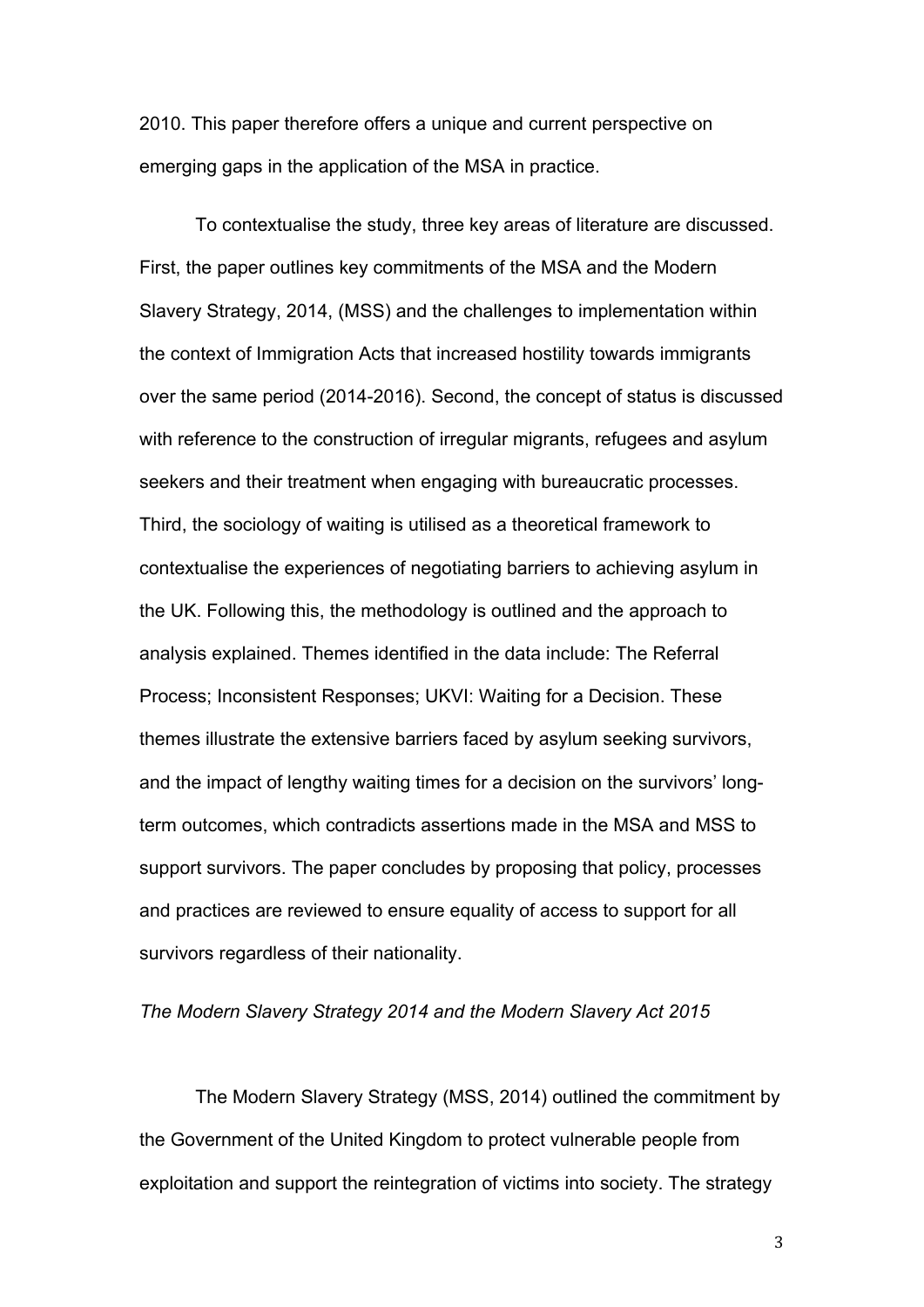also specified a commitment to work with organisations to ensure access to 'financial, social and psychological support' for survivors thereby improving reintegration. Victim support was acknowledged as potentially 'long and complex', a process that would require 'appropriate support and guidance' so that victims would be able to increase their 'resilience and minimise their risk of being re-trafficked' (MSS, 2014, p. 65). The Modern Slavery Act (MSA) was introduced in England and Wales in 2015. Although subject to some criticism, it was also deemed ground-breaking by certain commentators at the time in setting out the UK government's approach to combatting modern slavery and human trafficking (MSHT).

However, access to support is not equally available to all victims and depends on a person's UKVI status (see Independent Anti-Slavery Commissioner's Report, (IASC) 2017; Anti Trafficking Monitoring Group (ATMG) 2016). A conclusive decision on whether 'a person is a victim of human trafficking or modern slavery' (National Crime Agency) – known as a conclusive grounds (CG) decision – is less likely to be given to non-UK/EEA nationals than to a UK or EEA national (IASC Report, 2017, p.27; ATMG, 2016). Non-UK/EEA nationals are also to be 'encouraged' to return to their country of origin unless assisting police with their enquiries (MSS, 2014, p. 65).

### *The disjuncture between the Modern Slavery Act and Immigration policy*

Amendments to Immigration Acts around this time had progressively created a more 'hostile environment' (Travis, 2013) for irregular migrants, undocumented workers and asylum seekers, including limiting access to health care and accommodation (Webber, 2014; Bowsher et al, 2015; Burnett,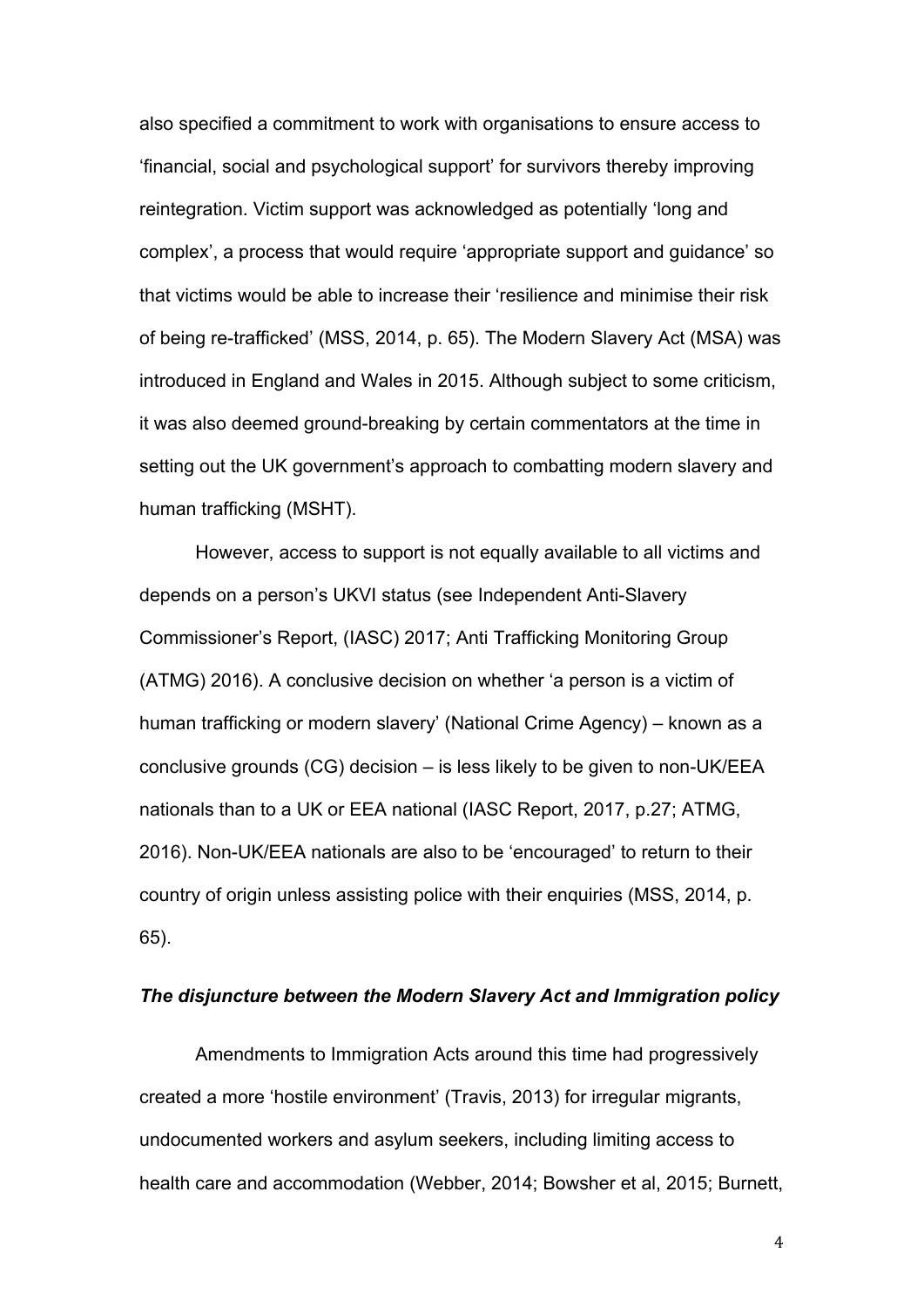2016). Encouraging repatriation, despite undermining the stated intentions set out in the Modern Slavery Act to protect victims, is therefore unsurprising. The contradictory objectives of the MSA and Immigration Acts, and the implications for victims of trafficking and modern slavery are apparent.

The underpinning ideology of immigration legislation, the 'banishment' of outsiders (Monnier, 1995, p. 305) and its intersection with modern slavery is evident in political discourse:

> If all victims of modern slavery were granted automatic discretionary leave, we expect the NRM would increase by people seeking access to benefits to circumvent recent restrictions (EEA nationals) and by those who have exhausted other options to remain in the UK (failed asylum seekers). (Sarah Newton MP, February, 2017<sup>1</sup>).

 Victims of modern slavery seeking asylum are disempowered, stigmatized and often criminalised (Malloch & Stanley, 2005). Asylum seekers and refugees are constructed as security risks and their consequent treatment by the state and its agencies has long been criticised (Malloch & Stanley, 2005; McDonald & Billings, 2007; Masocha & Simpson, 2011). The incompatibility of immigration legislation and protecting potential victims of trafficking (PVOT) has also been condemned (O' Connell Davidson, 2015). Debates about inconsistencies with regard to status as 'modern slave or illegal worker' underline adverse outcomes for 'irregular migrants' (Morgan, 2017). For migrant, asylum seeking and refugee women in particular, rejection and dismissal within a culture of disbelief and criminalisation are common (Ceneda, 2003; Hales & Gelsthorpe 2012). Continued immigration checks in

 $1$  Minister for Crime, Safeguarding and Vulnerability, in response to Rt. Hon. Frank Field, Chair of the Work and Pensions Select Committee, discussing Lord McColl's Modern Slavery (Victim Support) Bill requiring a duty to provide victims with support for 12 months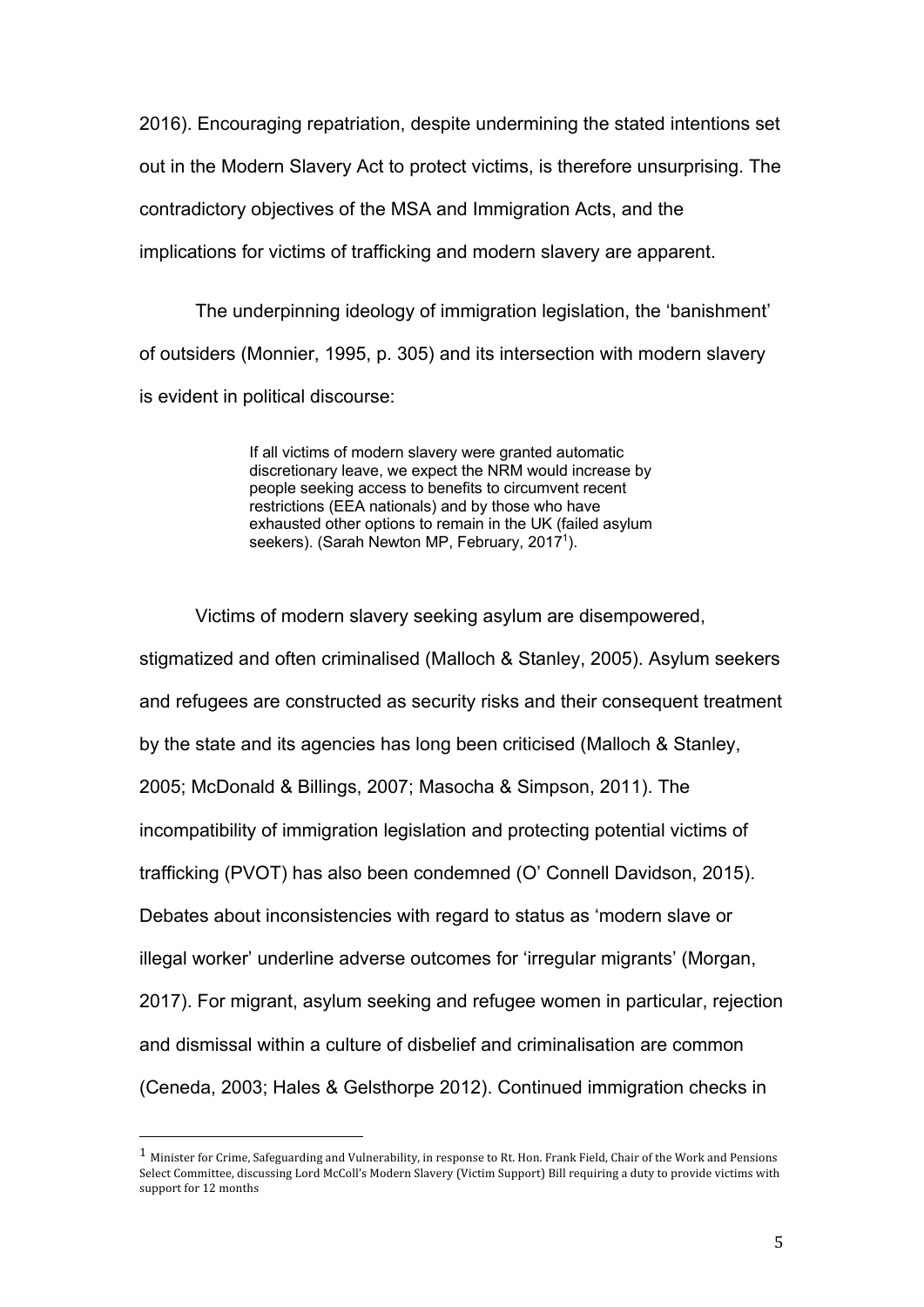cases of suspected trafficking and slavery has become a point of controversy in the context of broader debates about irregular migration, economic migration, and conflation with human smuggling.

### *Gaining 'Status'*

Recent migration flows present challenges for nation states and foreground a 'constitutive dilemma' for liberal democracies between sovereign self-determination and 'adherence to universal human rights' (Benhabib, 2004, p. 2) and result in harsher immigration policies, stronger border controls and a disregard for human rights. This provokes intensified human smuggling, human trafficking and increased potential for abuse and exploitation (International Organisation for Migration, 2016).

 Moreover, the contradiction between human rights and border control, including monitoring the 'quality and quantity of admittees', makes it difficult to integrate notions of political membership, which can only be achieved through 'rituals of entry, access, belonging and privilege' (Benhabib, 2004, p. 1). Upon entering the NRM, trafficked persons without legal membership who wish to remain in the UK must apply for asylum. For this group, *rituals of entry and access* that comply with notions of approved membership are unlikely, thus limiting their ability to achieve *belonging and privilege*, contributing to further exclusion in addition to their trafficking experience.

 A person's legal status as a citizen of a country is crucial for a sense of belonging and ability to integrate. For persons trafficked overseas without papers, their negotiation of systems to gain citizenship is often complicated and burdened with barriers. Britain is one of the most challenging destinations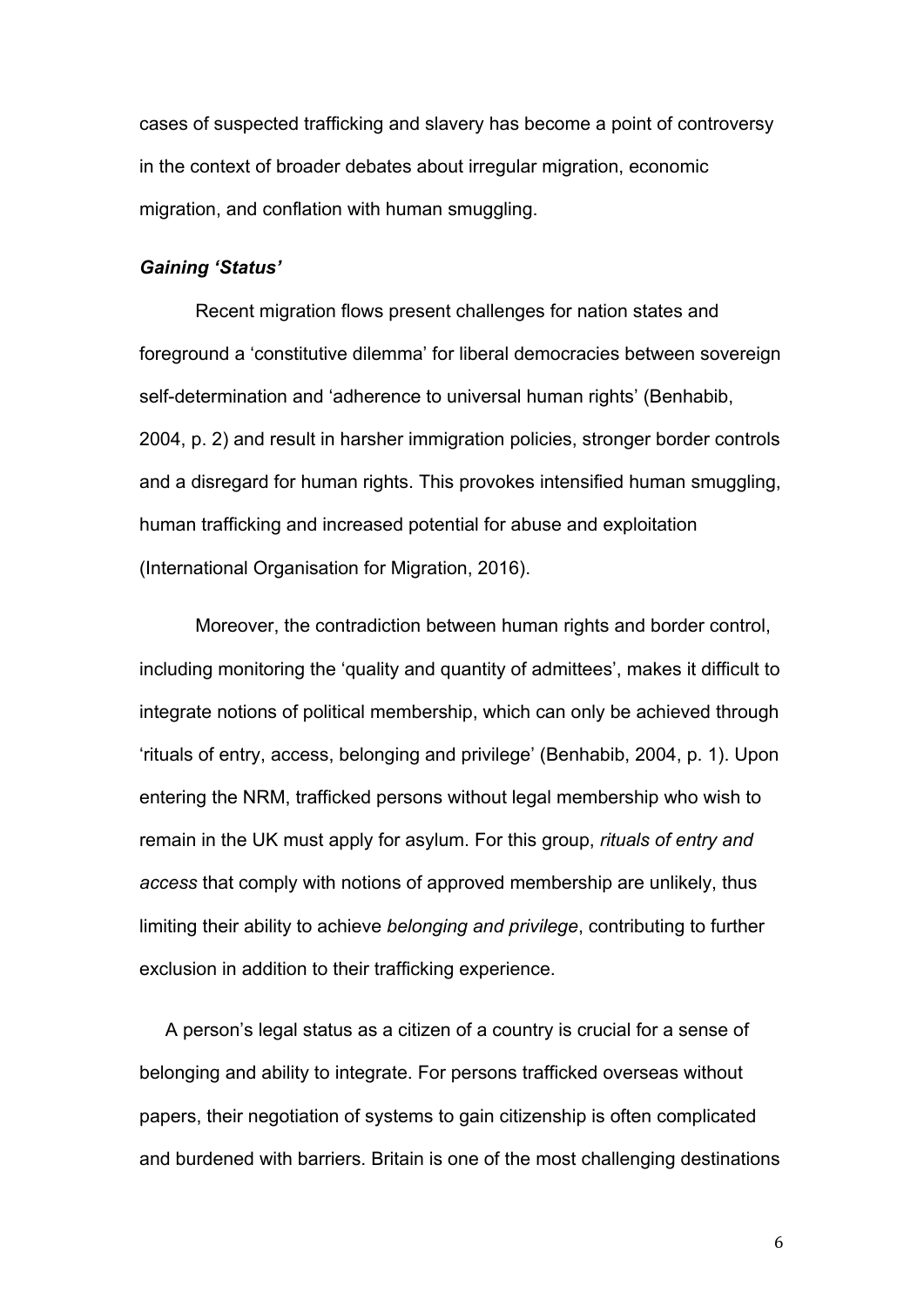for asylum seekers in Western Europe, with the 'harshest policies, and bureaucratic processes that leave many people destitute or homeless' (Lyons et al, 2017). The process of claiming asylum in the UK is 'strictly controlled and complex', it is 'very difficult to get asylum', the 'decision-making process is extremely tough' and 'many people's claims are rejected' (refugeecouncil.org.uk).

# *Gaining Status: Dual Identity*

 For trafficking survivors, asylum seeking status and applications for leave to remain represent an additional level of uncertainty. Their dual identity as PVOT *and* asylum seeker complicates their position, and they are subject to further scrutiny, including multiple interviews with legal representatives and Home Office personnel. State agencies are known to be culpable in perpetuating a culture of disbelief (see for example Souter, 2011; Joubany, 2011) in their assessment of the veracity of victims' claims to 'victim of trafficking' status. The adversarial system embedded within UKVI for the purposes of administering asylum claims has an inherent culture of disbelief that has material consequences for those seeking leave to remain:

> A victim of modern slavery comes forward, they are presented with a number of forms that they have to sign, then their immigration status is looked at, and then there is a process to decide whether they are a victim or not. If we did the same for a victim of domestic abuse or a victim of rape, I am sure people, parliamentarians and others, would be standing there in shock and horror. (Hyland, K. 2017, Work and Pensions Committee, Parliament UK).

 Following the 45-day reflection and recovery period - the main element of enhanced support as outlined in the MSA - there are distinct outcomes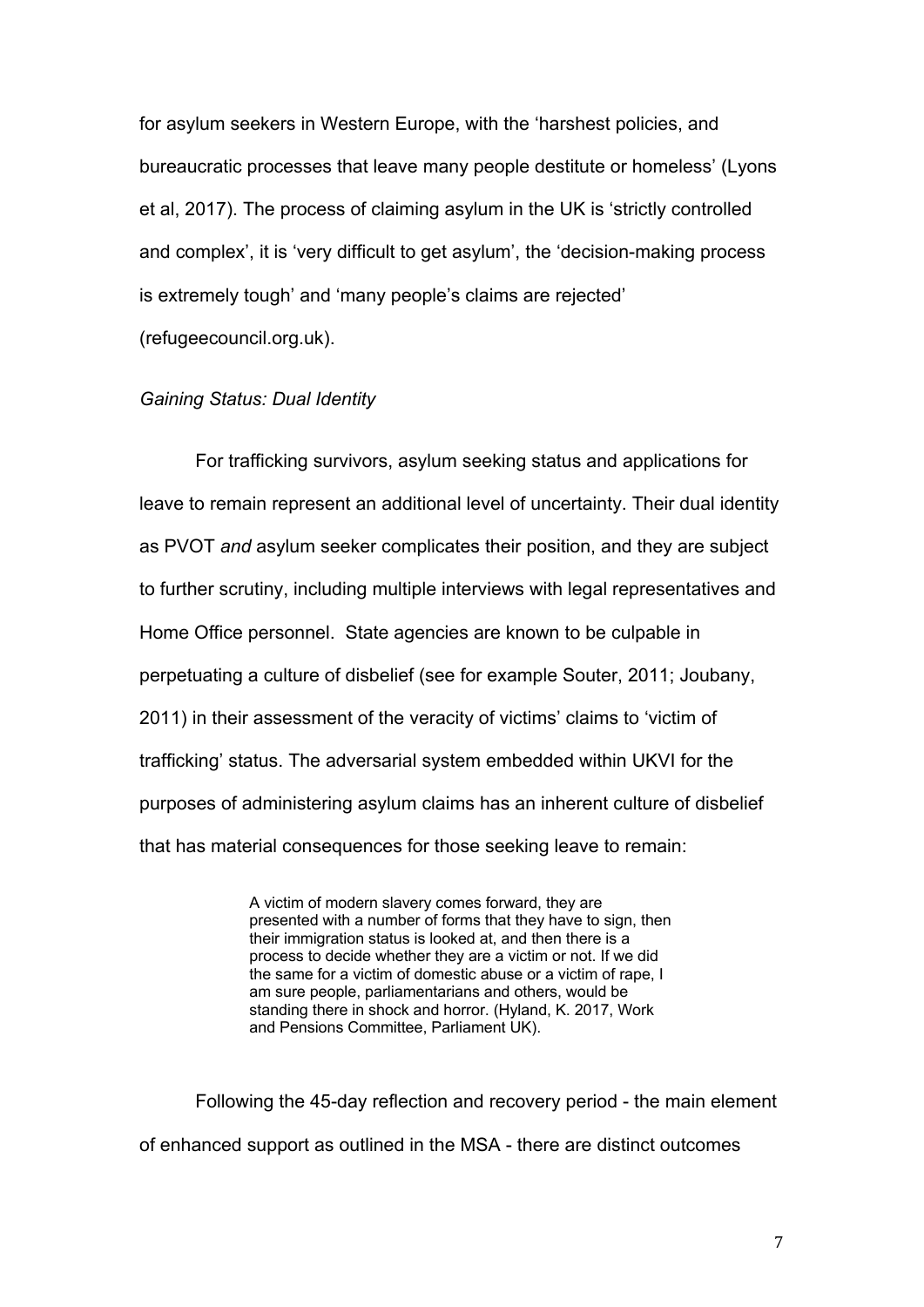depending on the status of the 'victim': recovery and rehabilitation, or rejection and repatriation, the latter two of which are most common for those without leave to remain (ATMG, 2016; ASCI Report, 2017). The uncertainty experienced by PVOTs during this period can have detrimental effects on their physical and mental health (IASC report, 2017, p. 25). Evidence about negative experiences of 'othering' processes and impacts on the health of asylum seekers who are refused leave to remain show that 'the most influential mechanism directly impacting health and access to health and social services was legal status' (Fang et al, 2015, p. 2).

### *'Status less'*

 In this regard, 'othering' is used to describe people that are socially situated outside the 'boundaries of belonging' (Fang et al, 2015, p. 3). For forced migrants, systemic issues associated with being 'status less' have also been identified (Mountian, 2005). For those awaiting a decision, periods of up to nine years have been recorded. Although according to Rotter, (2016) 'waiting was not an empty interlude between events but an intentional and agential process', and persons may be 'affective', 'active' and 'productive' during this time (Rotter, 2016, p. 80), for many survivors of MSHT, the waiting game often mirrors their trafficking experiences during which they lacked agency and personal power and in which state processes are complicit in producing this state of limbo.

### *Theoretical Framework: Waiting*

The relationship between power and time has been comprehensively examined in the social sciences, whereas waiting has been subject to less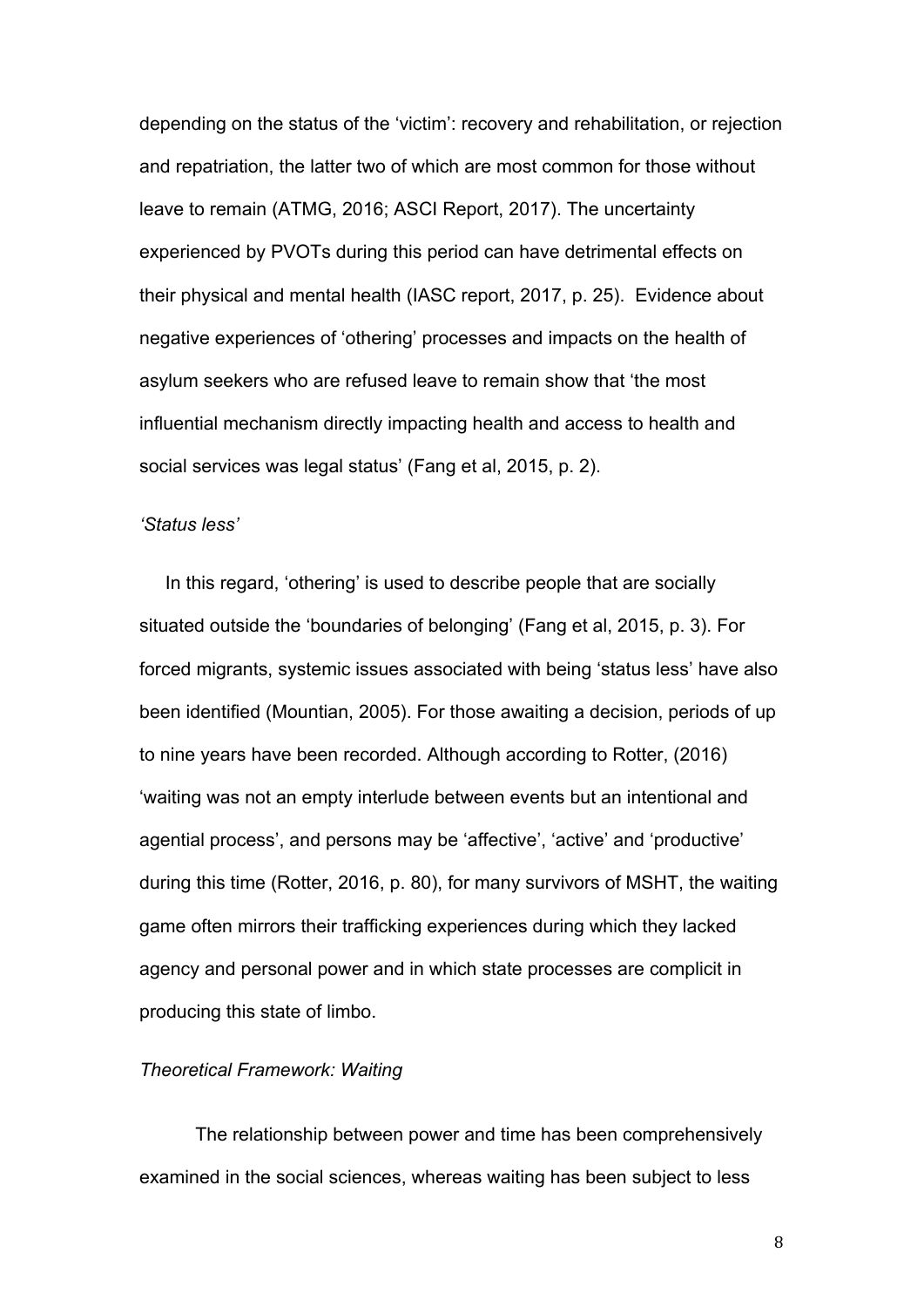scholarly attention (Schweizer, 2008:1 cited in Auyero, 2011). Schwarz, one of the first sociologists to address the topic of waiting in detail, based on empirical studies of people waiting in queues for various ends, asserted that 'So far as it limits productive uses of time, waiting generates distinct social and personal cost' (Schwarz, 1974: 841). It could also be argued that waiting generates a financial cost to the state. Indeed, Schwarz cites findings from Liberman (1968-69), a Russian economist who estimated that '30 million hours' per year were wasted by the Soviet population queuing for food. (Schwarz, 1974: 841). During periods of waiting for a decision regarding status in the UK, individuals are housed in government funded properties and given a weekly allowance. This author earlier argued that a cost benefit analysis of systems designed to 'support' survivors would be useful to assess the cost to the state and to evaluate its true expenditure (Murphy, 2018).

In the meantime, people are waiting. According to Khosravi (2014), waiting is a feature of everyday life. He delineates the everyday circumstances in which we find ourselves experiencing time passing. We wait in queues in shops, in airports, in offices. Other studies focus on other sites of queuing, such as welfare offices (Auyero, 2011) and hospital emergency departments (Schwarz, 1975) and outline the impact of waiting on ordinary people. In Auyero's study, people queuing in the welfare office 'become not citizens but patients of the state' (Auyero, 2011: 2) an interesting assertion in the context of the dehumanising nature of awaiting bureaucratic decisions.

Waiting is a feature of bureaucracy in which 'people wait their turn and officials make their decisions' (Khosravi, 2014: 1). According to Pierre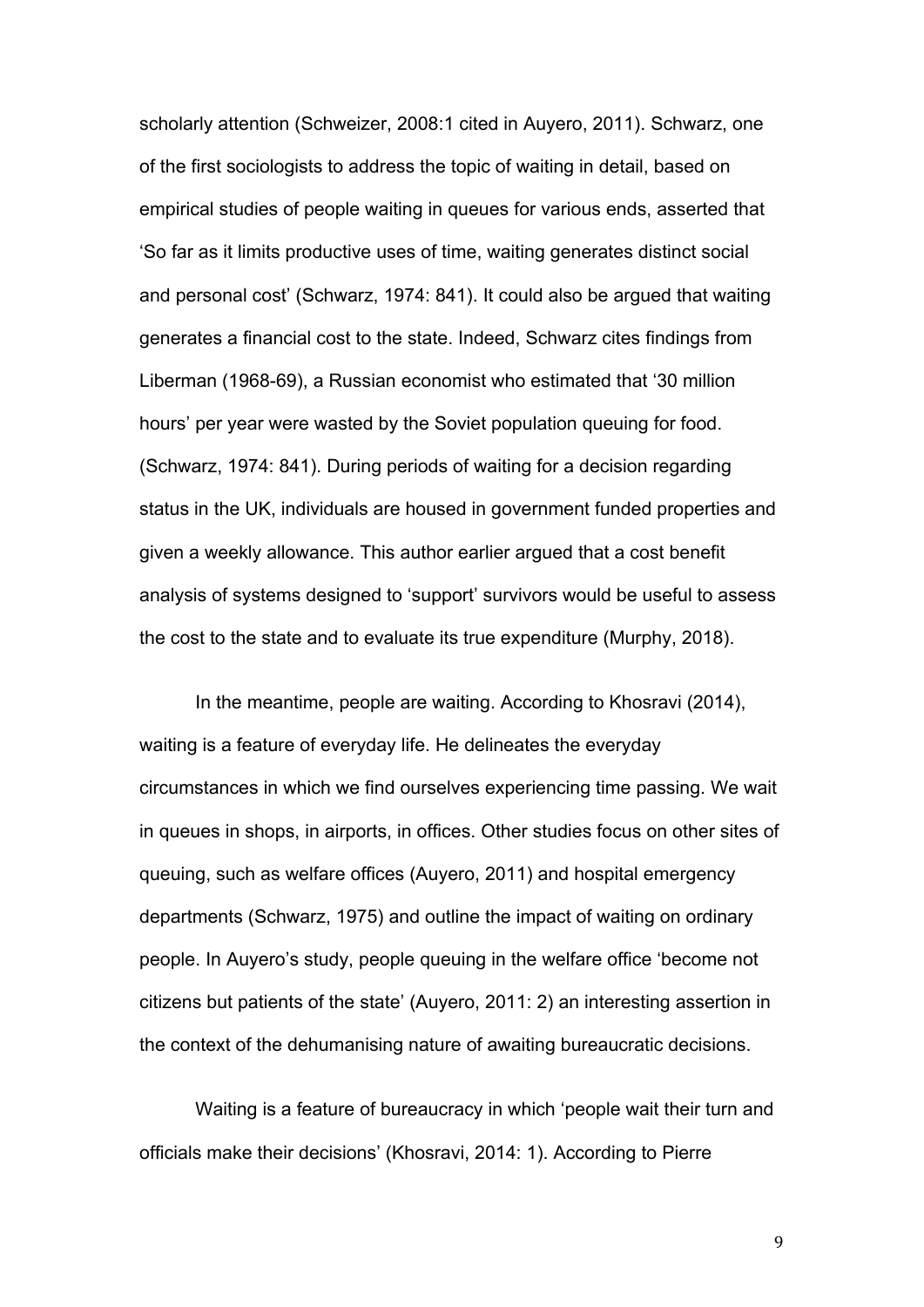Bourdieu, waiting is also part of a process of domination. 'Making people wait... delaying without destroying hope is part of the domination' (Bourdieu, 2000: 228). Waiting is also stratified and waiting time is unequally distributed (Schwarz, 1974: 856). The status of a person will influence their waiting time and/or others access to them. Time is an important aspect of the waiting game. Schwarz states that 'especially to be kept waiting an unusually long time, is to be the subject of an assertion that one's own time (and therefore, one's social worth) is less valuable than the time and worth of the one who imposes the wait' (Schwartz 1974: 856).

Crapanzano (1985) writes about people waiting 'for something, anything, to happen. They are caught in the 'peculiar, the paralytic, time of waiting' (cited in Coetzee, 1985). They are also caught in a liminal space, between two social realities (Turner, 1969). The 'paralytic' and 'liminal' are pertinent to the conditions in which asylum seekers must exist. Khosravi (2014) focuses explicitly on the experiences of displaced people, including migrants, who spend time waiting in camps, in transit sites or for papers. Undocumented, they experience the waiting as a sense of precariousness and powerlessness. They suffer waiting as a sense of 'weakening of social functioning' and are 'constantly waiting on decisions and assistance coming from others' (Khosravi, 2014: 2) for example from the state, NGOs, religious groups and legal firms. The sense of lesser value produced through the experience of waiting and the reliance on others for decisions and support results in feelings of inadequacy and shame.

Survivors of MSHT, often displaced and trafficked, are aware of their lack of status and their reliance on decisions made by those in power. They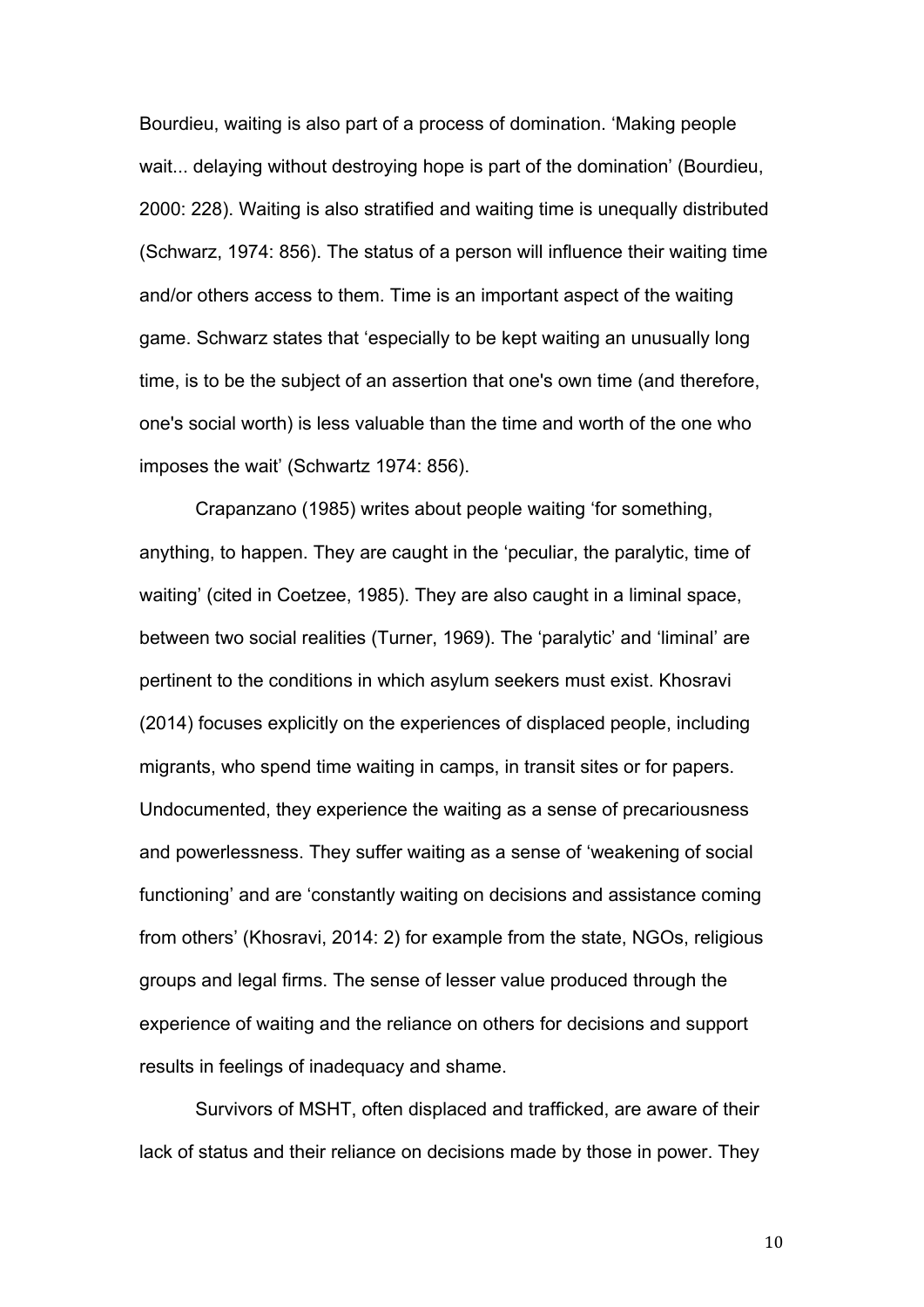exist in this liminal position, subject to intervention by the state. They are required to survive on minimal funds, are quite commonly housed in unsuitable, dirty and unsanitary accommodation, often former sites of incarceration, with little access to support. The lengthy period of waiting for decisions about their PVOT status, their asylum claim, the not knowing, the 'not-being-in-time-with-others' (Khosravi, 2014: 1) during which the potential for rejection is ever present, exacerbates trauma and contributes to a sense of alienation.

#### **Methodology**

 This study was commissioned and privately funded with an aim of gaining insights into the practise and experiences of frontline personnel when supporting survivors, and their knowledge of the systems and procedures in place to administer that support. The study was also interested in understanding what provision was available to support survivors in the longterm. Interviews were conducted with twenty-nine participants. Twenty-one (21) interviews and group interviews were conducted with twenty-nine (29) respondents in total. Seventeen (17) of these respondents were from nongovernmental organisations (NGOs). Two of the NGOs interviews involved two members of the team because of their level of expertise and their leadership roles within organisations. The remainder were conducted on a one-to-one basis. Twelve (12) interviews were conducted with police forces, including two (2) police consultants (individual interviews) and one (1) Police and Crime Commissioner's office. The remainder consisted of one individual interview and three group interviews, one with two interviewees and two with three interviewees. Group interviews were conducted with police as they tend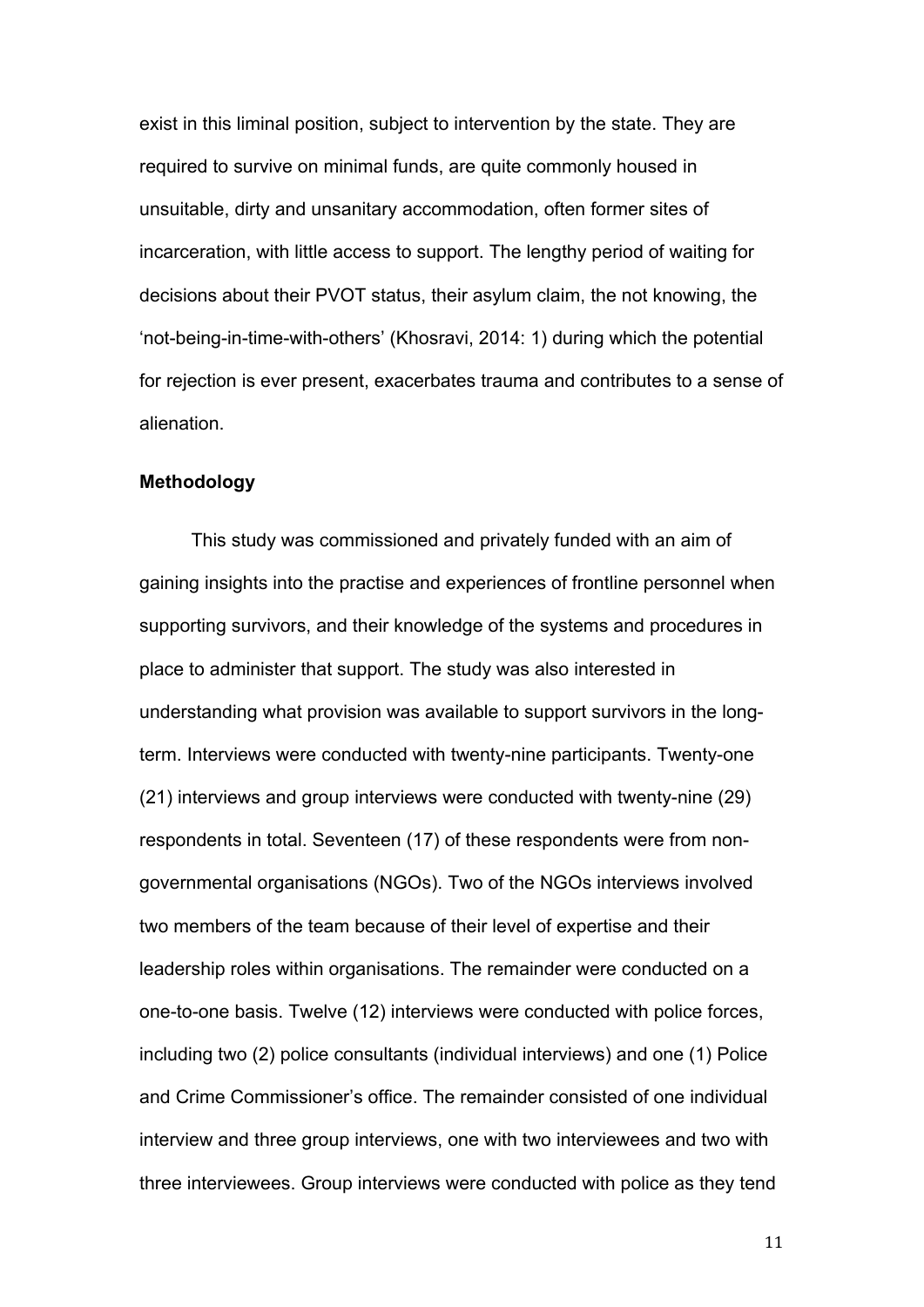to work in specialist anti-trafficking teams. This enabled insight into variation in knowledge and experience across police forces and was a critical insight in the context of this study. The interviews were conducted between June and August 2017.

Purposive sampling identified subjects with specific experience (critical case sample) (Marshall, 1996, p. 523). Although this sample is not nationally representative, it includes a diverse range of organisations from across England and a smaller sample from Scotland. Time restrictions impeded the inclusion of participants from Wales and Northern Ireland. In this case, purposive sampling was used to identify persons with special expertise (key informant sample) (Marshall, 1996, p. 523) ensuring access to key actors widely known within the sector for their expertise in long-term support (NGOs) and proactive approach to identification and protection of victims (police forces). Other services and forces with less experience were also recruited to provide a basis for comparison, with the potential to improve overall validity of findings and to ensure representation of a broad range of voices from across the sector. Additional respondents were recruited using snowball sampling, based on recommendations from participants. The interviews were semistructured and interview schedules were designed to elicit both broad knowledge and understanding about the topic, as well as more focused questioning relevant to the services provided and the diverse roles performed in the sector by study participants.

#### *Data analysis*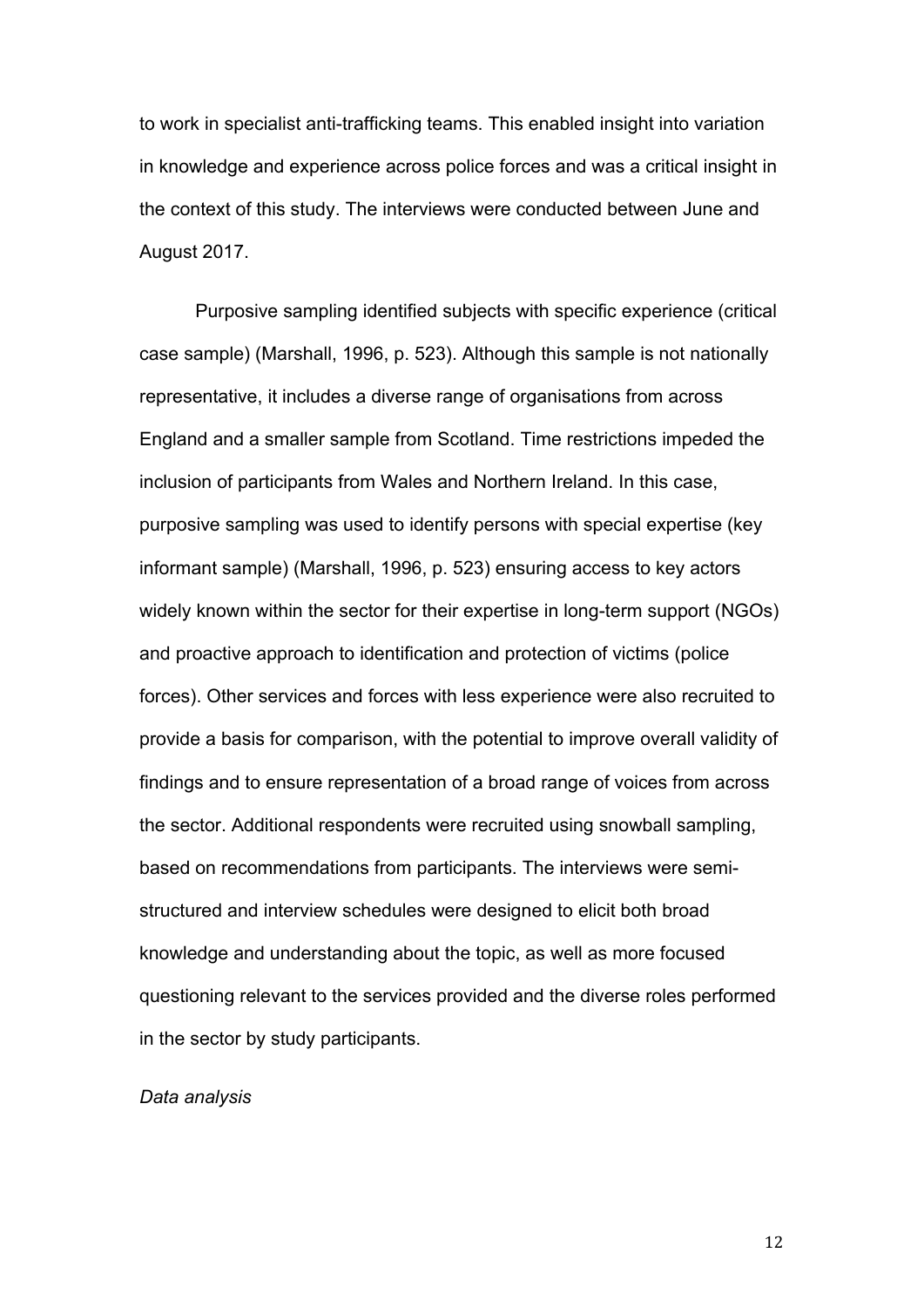Interview data was transcribed, and the data coded using a thematic analytical framework. Thematic analysis is useful for analysing qualitative data and 'provides a flexible and useful research tool, which can potentially provide a rich and detailed, yet complex account of data' (Braun & Clarke, 2006, p. 5). Themes were identified following the approach taken by Farrell & Pfeffer (2014), in which codes were developed that were representative of predetermined themes originating from concepts evident in the literature, as well as themes based on concepts that were prevalent within and across all or most interviews. Themes were analysed and compared across cases to identify differences that could be attributed to a specific region, although further in-depth analysis demonstrated themes evident in all cases.

Ethical approval was gained from St Mary's University ethics review committee. The interviewees were assured of confidentially and anonymity at all phases of the study. They were provided with information about the study prior to taking part and on the day of the interviews were asked to complete a consent form to participate and also informing them of their right to withdraw from the study at any time. Permission was obtained to record the interviews on a digital recorder and assurances provided to protect identities in the reporting especially when using direct quotes. Only broad categories were used to indicate the kind of agency they represented, for example, service provider (denotes a non-governmental organisation frontline worker) and police.

#### **Limitations**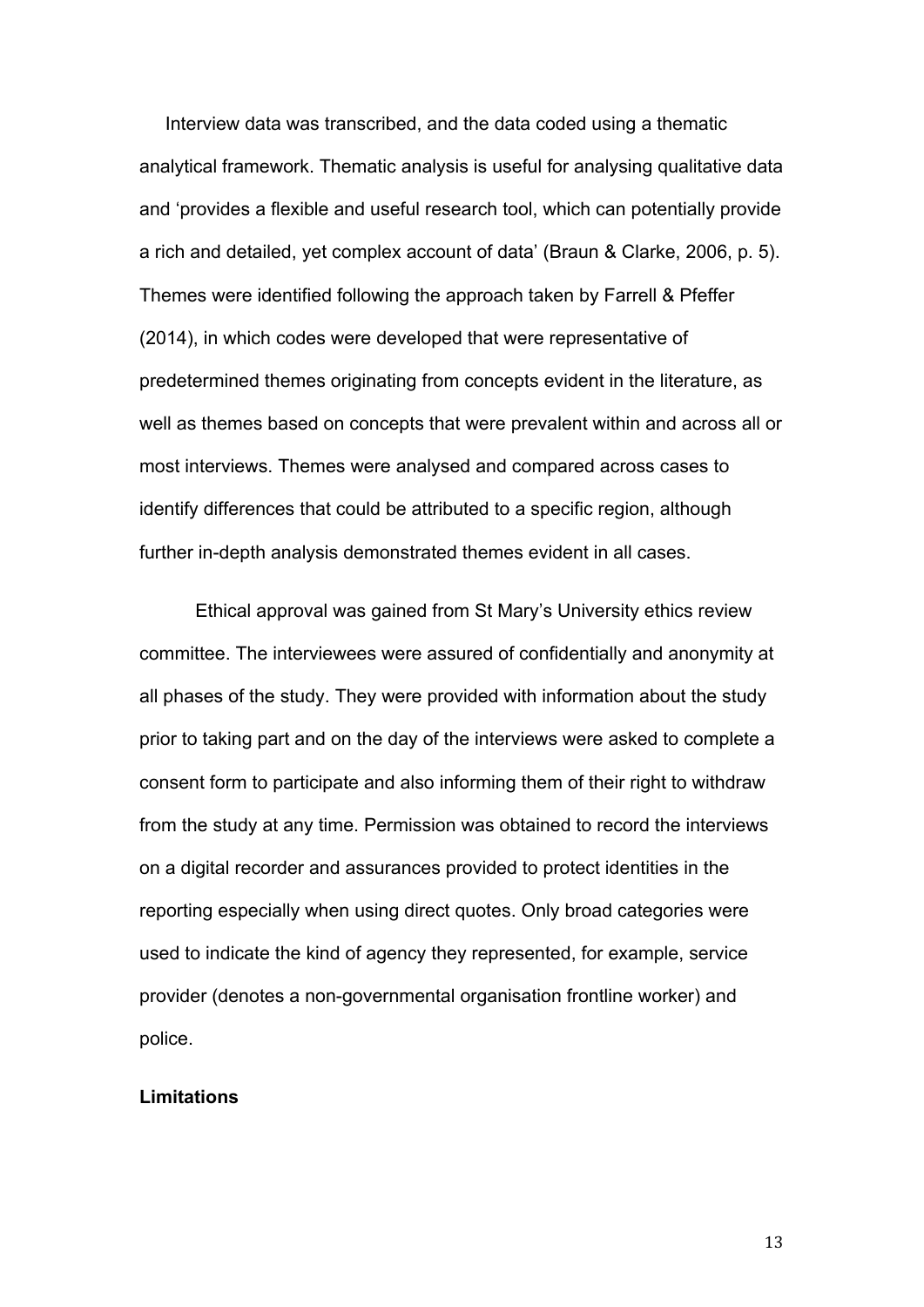Limitations to this study include the small number of participants, which has the potential to foreground certain perspectives over others. However, as noted, sampling ensured a mix of participants in terms of knowledge and expertise. Additionally, the congruence of the overarching themes from these sources provided an opportunity to develop a systematic understanding of some of the problematic features of the process under examination. Although there can be no claim to generalizability of the findings, the conclusions can be viewed as part of a growing evidence base about the divergence in knowledge amongst frontline workers and how this impacts on survivors, as well as highlighting the disjuncture between assertions made by the State about support provision, and the outcomes for survivors, especially asylum seekers.

# **Findings**

### *Introduction*

 The interviews with NGOs and law enforcement produced powerful testimonies about the flaws in the current system of support for survivors in the UK, especially for those claiming asylum. These flaws were identified at all stages of the process from identification and referral through to support from statutory services and are discussed below under the following themes:

First Encounters: The Referral Process;

Inconsistent Responses;

UKVI: Waiting for a Decision.

# *First Encounters: The Referral Process*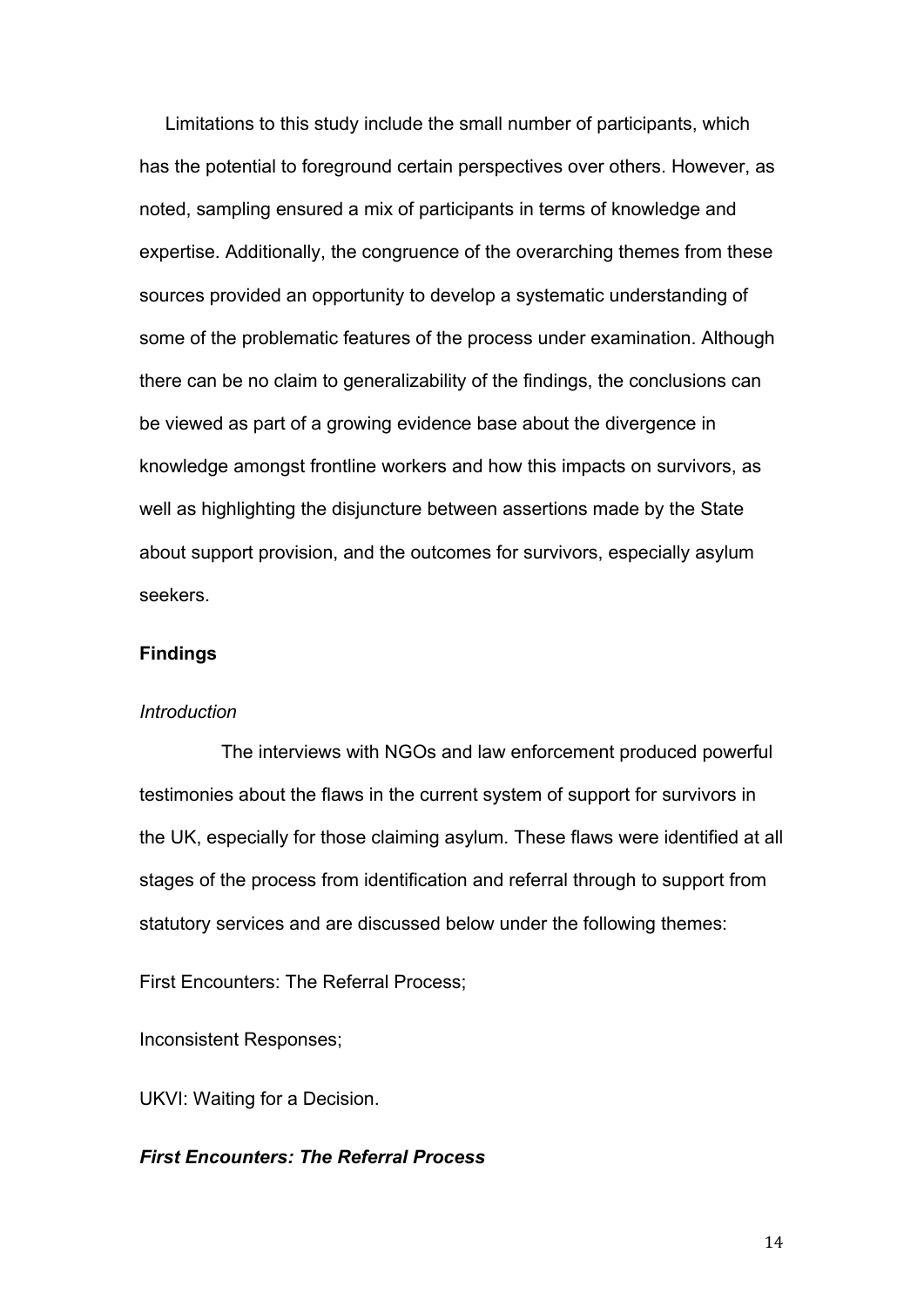State interventions have been discussed above with reference to flawed procedures and negative ideologies underpinning the application processes for leave to remain made by survivors of MSHT. On a national and regional level, the state is also responsible for ensuring that other agencies comply with legislation. However, lack of knowledge and awareness within many statutory services and local authorities was identified within this study and added an additional barrier to providing adequate longer-term support to survivors:

> The referral is the beginning of the whole process, and so much stems from this point – and it is therefore intrinsically linked with long term support, right to remain in the UK, integration and recovery. The beginning needs to be corrected and looked at - there is no point addressing integration in isolation (Service provider. 21).

Respondents in this study highlighted the importance of the referral process as the entry point to all other services and processes. As awareness of MSHT grows, first responders make more referrals, which are often done hastily and with limited information, with the potential for causing a backload of work and hindering the ability to help those most in need.

> And the knock-on effect is that if then as a Competent Authority you are presented with an NRM that hasn't got that much information, but you've got five working days to make that decision, you could also err on the side of caution and I'll give them a reasonable grounds, and then hopefully we'll be able to get the information before the 45 days have passed. Well as soon as you do that, that's resources being spent on someone who may not have been trafficked in the first place. So again, we're spending out on someone who doesn't fit the criteria of the people who we are supposed to be helping. And we all know how difficult it is working with people and helping to protect people, it's never straightforward, but just through that little snapshot of the NRM process, when it's not right, it becomes a mess. (Police.4)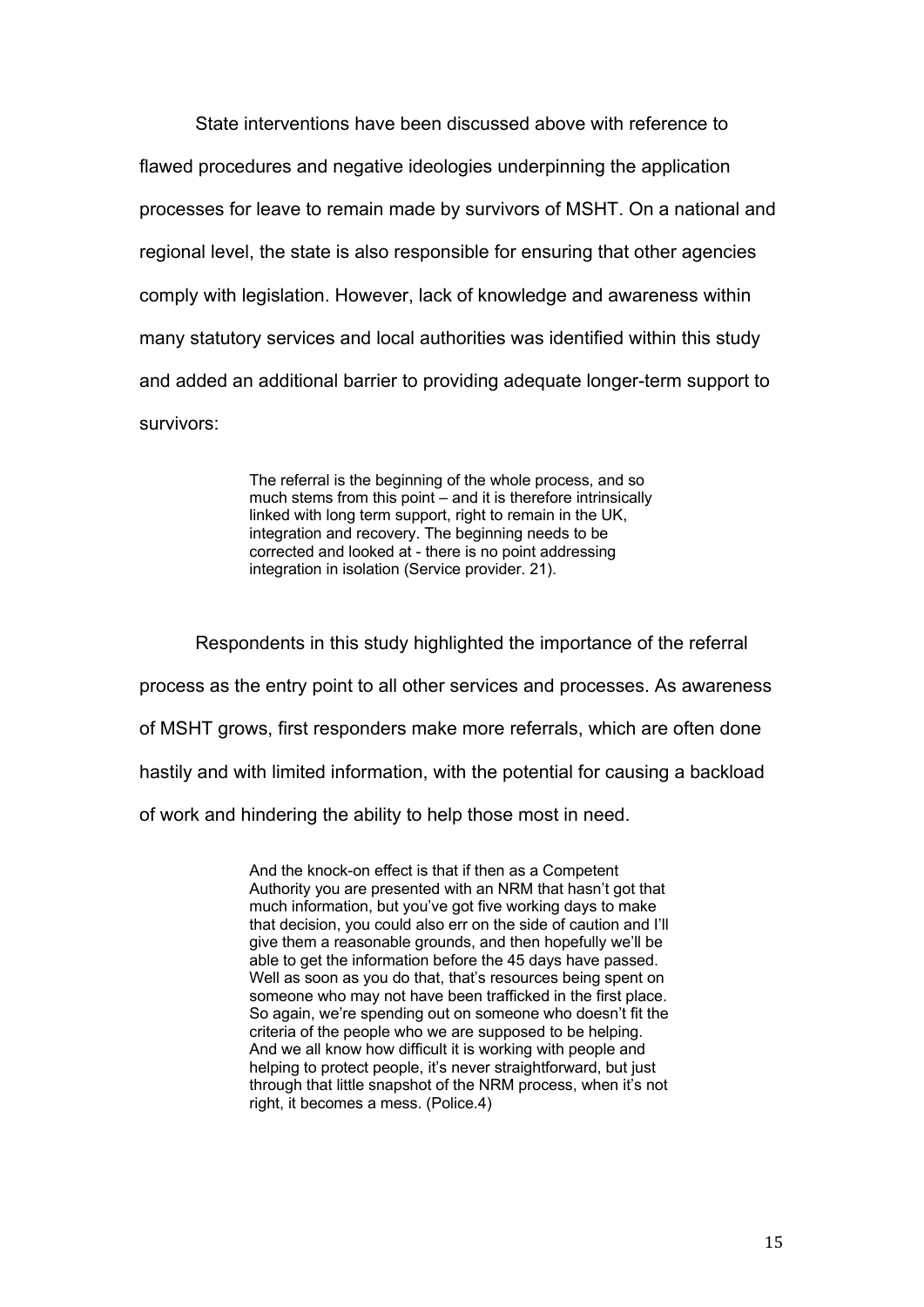Poor decision-making within statutory services prior to entering the NRM has been shown to have long lasting consequences for persons seeking asylum (Murphy, 2018). Although there were some incidences of exemplary support provision within statutory services, including police, social services and general practitioners, the level of knowledge and understanding of the needs and rights of survivors of MSHT was variable and this had major consequences for accessing broader support.

> We also work with people long-term. We get referrals ordinarily from a range of people, including lawyers, but also from the NHS. We are able to see what happens to people when they come in touch with any statutory service or any decision-making body or in the NRM or in the criminal justice system or in the asylum system and see what happens. And we are constantly dealing with the impacts on their mental health as a result of poor decision-making (Service provider 1).

This respondent highlights how referrals that are made to their organisation often uncover the gaps in knowledge within statutory services and the criminal justice system and the impact on survivors. Other respondents confirmed the consequences of poor referral processes for victims in the longer term, within what is regarded as a 'broken' system:

> What we have is a broken system. We are reliant upon someone sitting down and taking down the correct information from that first interaction that someone may have with a potential victim. If that doesn't happen, as that case moves on what hasn't been done at the start has to be picked up by someone else so inevitably you find out that it ends up falling upon our lap as policing to take that case and see if that individual wants to speak to Police to actually get a full account that we can then work from. So straight away from that very first scenario, it's broken. (Police.2)

### *Inconsistent Responses: Police*

Variable responses to MSHT were identified as far back as 2013

(Centre for Social Justice) in which regional inconsistencies, the so-called

'postcode lottery', impinges on all aspects of a survivor's journey and the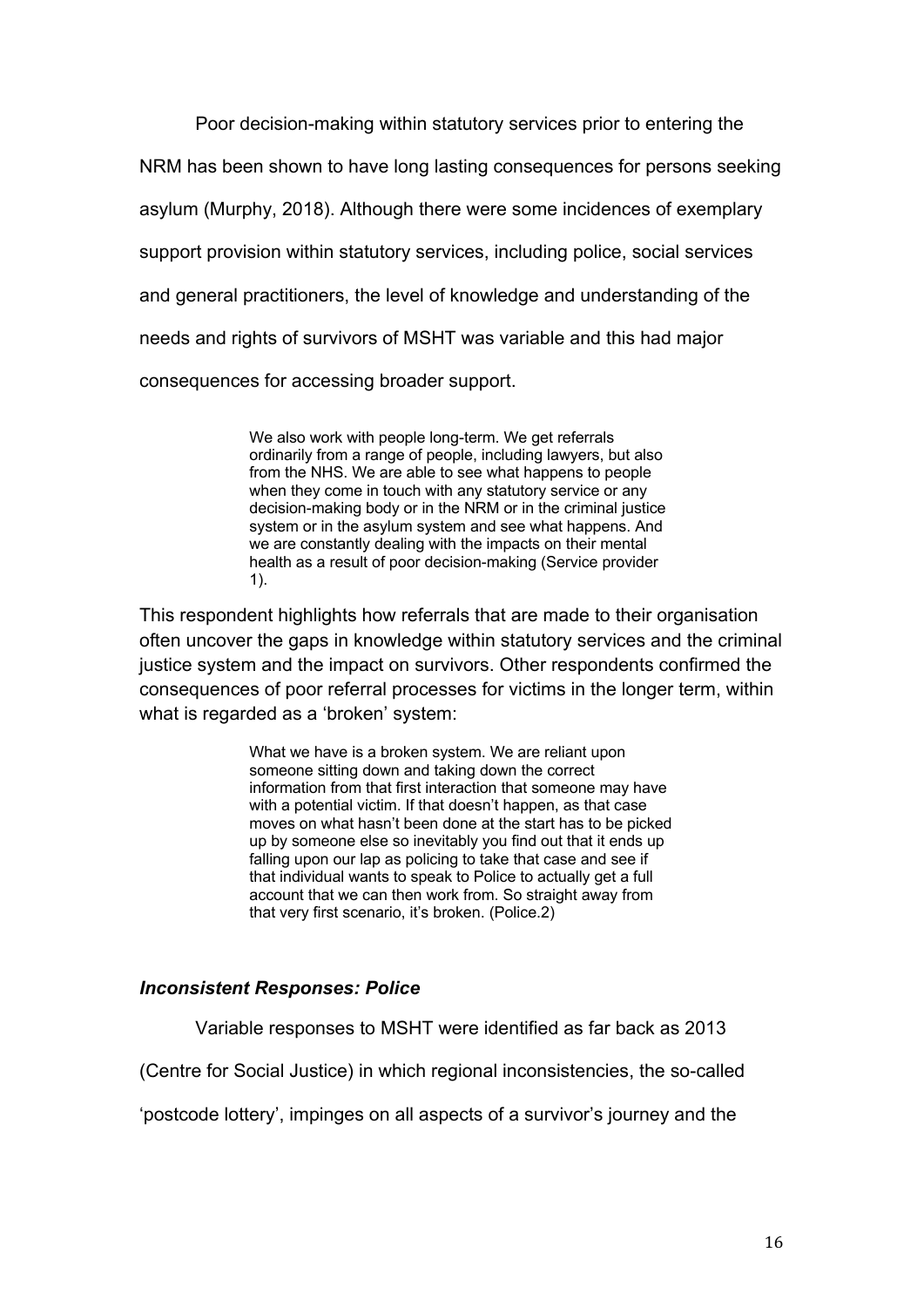likelihood of successful recovery. Levels of understanding of the complexities of human trafficking are evident within law enforcement.

> The focus shouldn't just be on increasing the numbers of people referred into the NRM because we've seen poor NRM referrals. Police officers not obtaining informed consent before making such referrals and ultimately identification and lack of understanding of the process causes distress and confusion **and at worst it can have detrimental effects on a NRM decision, asylum claim and future applications to access support resulting in re-exploitation / further harm and abuse and distrust in the authorities**. All too often we have experienced Police officers focusing on someone's immigration status rather than their potential status as a victim of trafficking – this has included making judgements and being biased based on nationality (Service provider. 22, my emphasis)

Gaps in policing responses were identified in the Independent Anti-

Slavery Commissioners report (2016) in which a number of regions across the

UK reported few or no cases of MSHT. The Commissioner questioned this

claim, arguing that modern slavery exists in all parts of the UK. The most

recent inspection by Her Majesties Inspectorate of Constabulary and Fire and

Rescue Services (MHICFRS) also identified variations in knowledge within

law enforcement across the UK. Findings from this study support these

conclusions:

We find that with some police we have a great relationship. They would bend over backwards to accommodate the victim, trying to work out how they can do it. They are just fabulous. Others that we have worked for don't know the entitlements of the trafficked person, have no idea how trafficking works, can't understand the complexity (Service provider 2).

Some variations in responses were connected to the historical development of services in the NGO sector that emerged out of a growing awareness of MSHT and the need to support survivors. Often, development of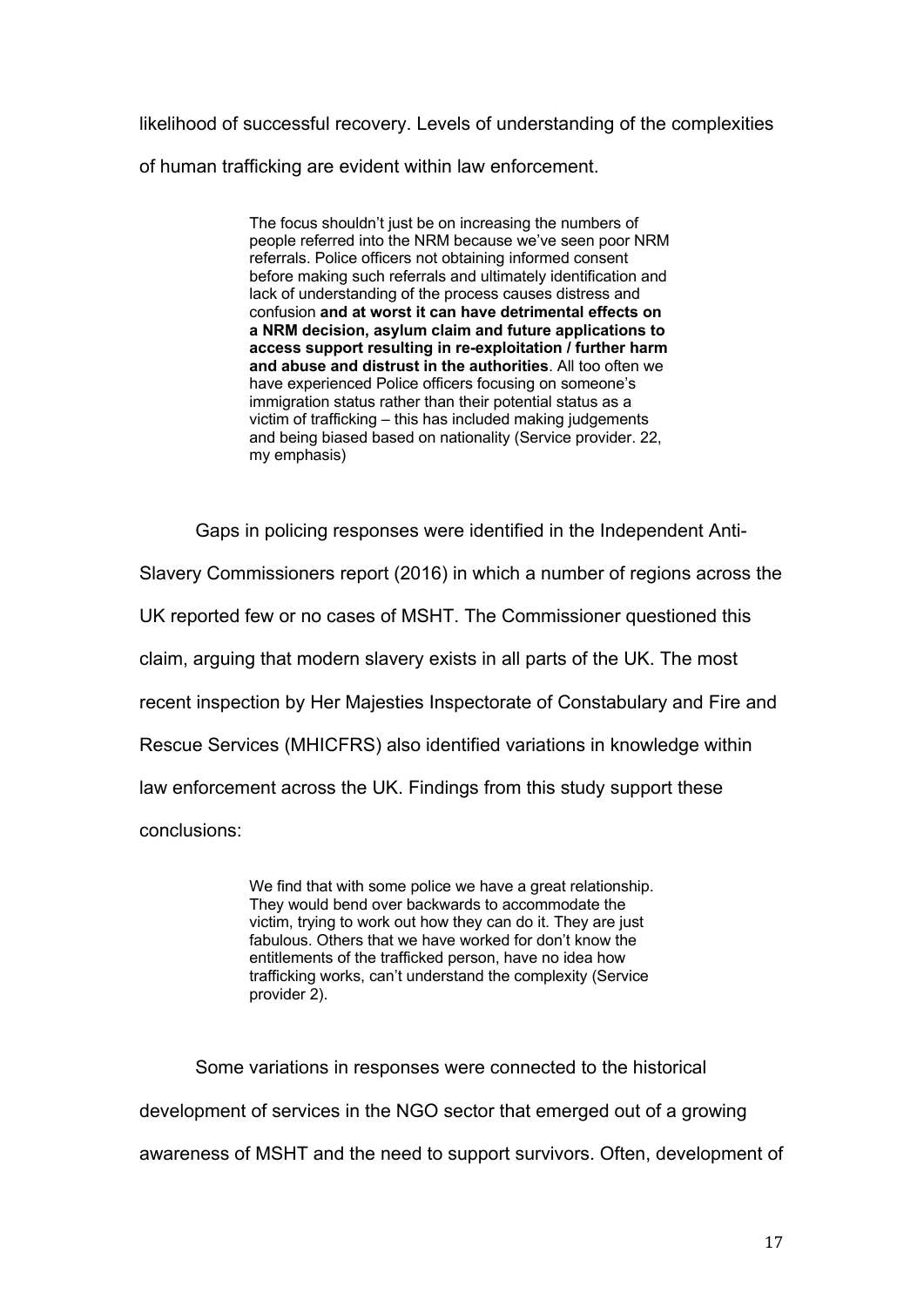services in the NGO sector was the precursor to establishing multi-agency partnerships and anti-slavery networks. Dissemination and training developed through these multi-agency partnerships is crucial to establish good practice.

# *Local Authorities*

As with all other agencies, there was some regional and local variation, with some Local Authorities (LA) active and productive in this arena. However, for many the lack of knowledge and awareness about their responsibilities as first responders impacts on many aspects of longer-term support, from accommodation through to access to other services in the community.

> I have done a lot of training in initial stages and do a quite bit of training with local authorities looking at identification but also safeguarding long-term. And I'm talking in the beginning about those responders, because any local authority person is a first responder. So, I start off talking about, you know "anybody in here knows what a first responder is? Anybody in here think that they might be one. Nobody. No? You all are. Every single person in here is a first responder and you don't know what it is. Let me tell you about your job." You just think "this is unreal/crazy". You don't know that somewhere it's written down as part of your job to refer somebody to the NRM and you have no idea even how to go about doing it (Service provider.5)

Clearly problematic, this statement highlights that without any statutory guidance, the current situation is unlikely to change, and the response will remain uneven and unequal.

*National Referral Mechanism (NRM)*

The NRM was introduced in the UK in 2009 to comply with the

requirements of the Council of Europe Convention on Action against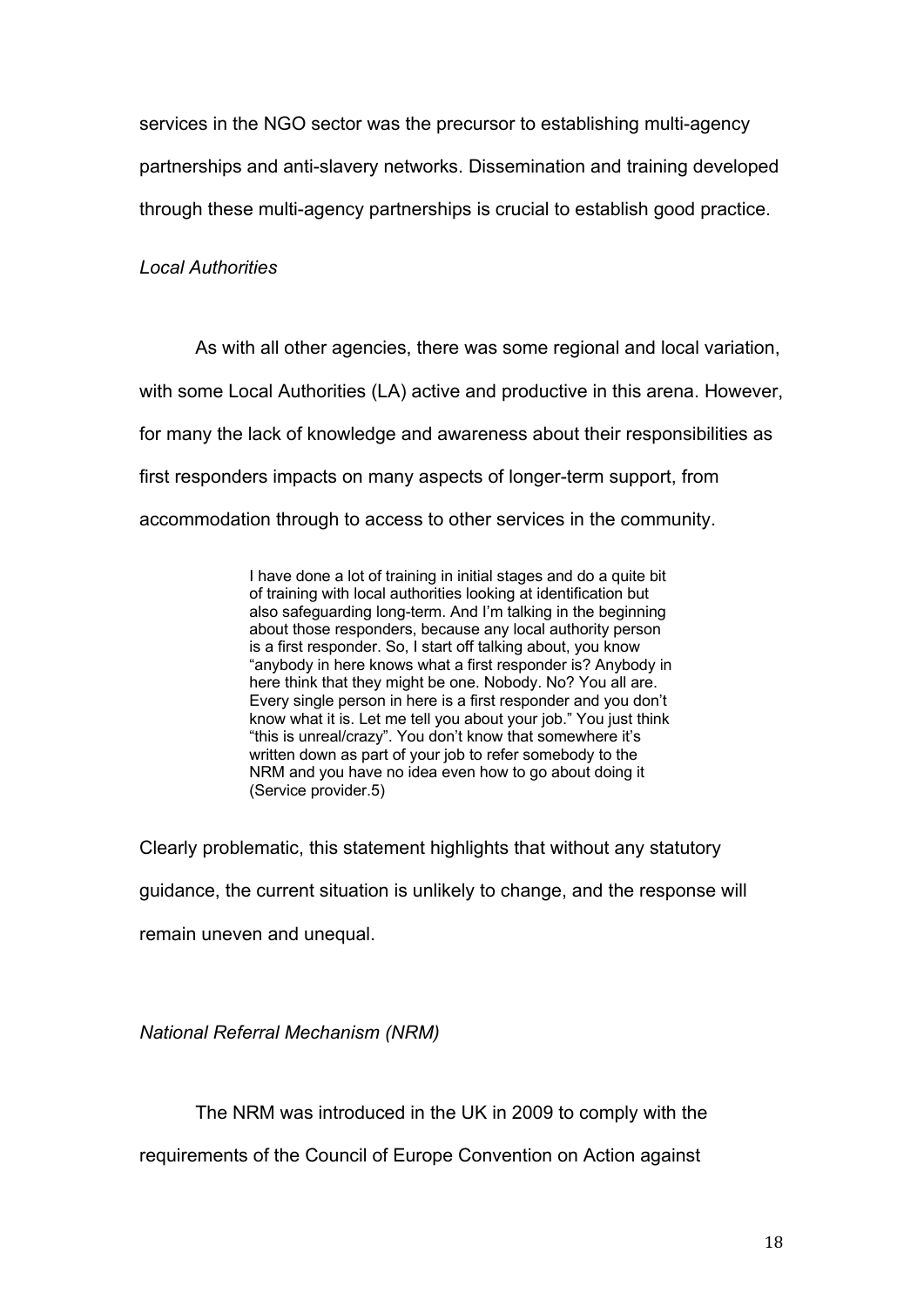Trafficking in Human Beings. The Home Office conducted a review in 2014 that identified some of the flaws of the system and made a series of recommendations (See Home Office Review of the National Referral Mechanism, 2014). This review was later critiqued for, amongst other issues, failure to provide training to first responders resulting in mis- or nonidentification of victims (Elliot and Garbers, 2016).

Making erroneous decisions about the status of a PVOT in cases of MSHT is also an indicator of poor training. This is not just an issue for law enforcement or local authorities. Evidence of poor practice on the part of UKVI personnel and other state actors dealing with those without leave to remain confirms this. Following identification and referral to the NRM, for survivors of trafficking, the consequent stages vary depending on status. Those without leave to remain face particular difficulties and must negotiate a number of institutional challenges bound up in the NRM process. Frontline workers interviewed for this study demonstrate the failings of the NRM processes and decision-making judgements that have severe consequences on survivors of MSHT:

> The NRM is not without its flaws. Some decisions they made are made in error and they are made outside the law. So, when you actually analyse some of the conclusions then, the negative ones, they are not made correctly. Either it's the wrong information they looked at or they have given us very bad reasons why they don't believe the person. One we are challenging at the moment which is…they got a negative CG because they didn't go to the police as soon as they left the trafficking situation. And it literally says in their guidance, in the NRM guidance, 'you cannot give a negative CG essentially, simply based on that person didn't go to the police', because there are a lot of reasons why they didn't go (Service provider.5)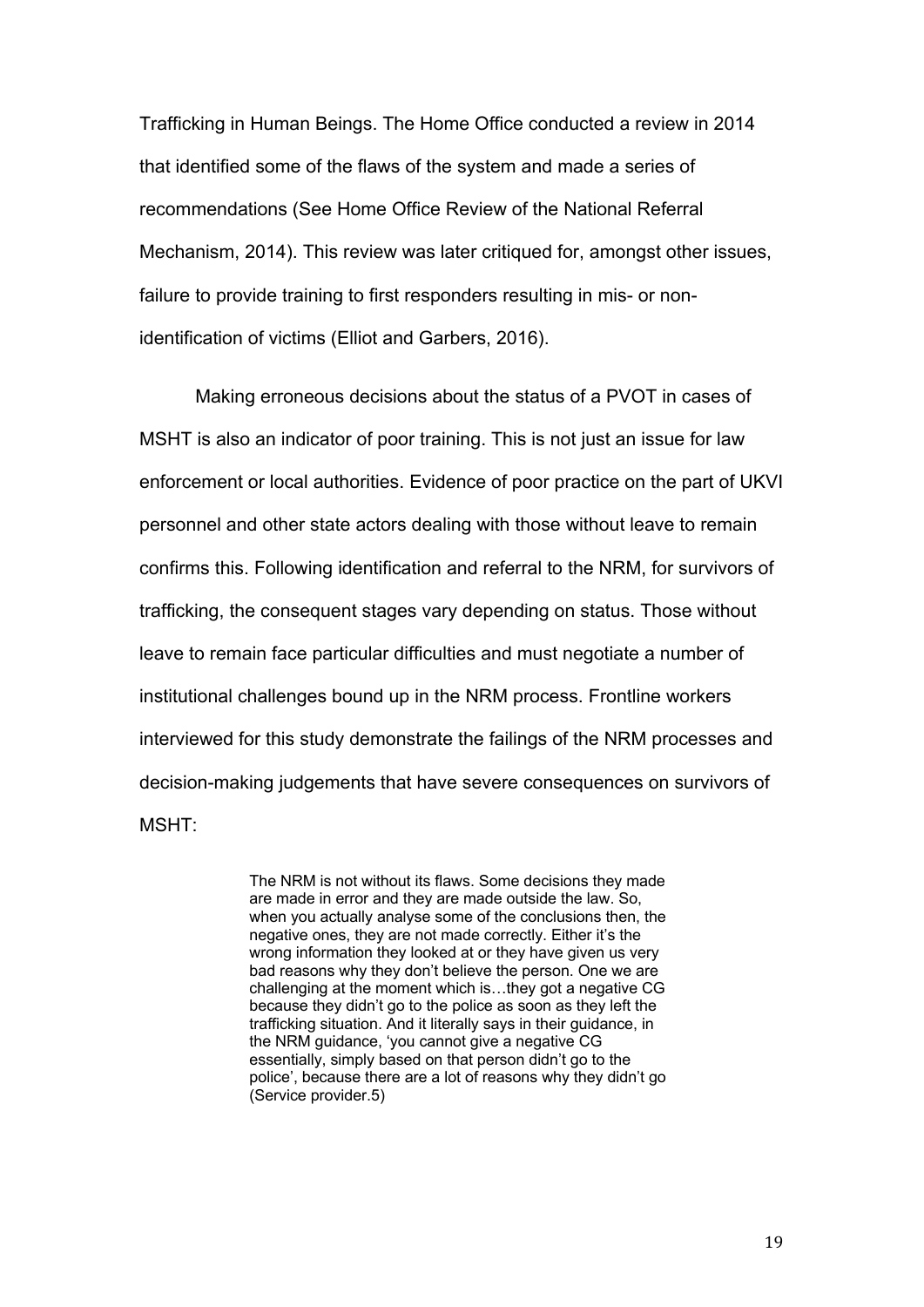The Home Office review also recommended a series of changes and published guidance for frontline staff in 2016, (*Victims of Modern Slavery Frontline Staff Guidance*.) However, introducing changes without training and guidance is unlikely to address some of the problems identified within government agencies in this study. Additionally, evidence from this study indicates serious flaws within the interview processes to establish Conclusive Grounds decisions.

# *UKVI Interviews: Waiting for a decision*

Attending interviews with Home Office personnel is part of decisionmaking requirements. Concerns have been raised about the training and skills of Home Office interviewers by Anti-Trafficking Monitoring Group (ATMG, 2010) about the minimal training received by staff, supported by flawed legal guidance. The response of a service provider in this study illustrates the flaws within a system that relies on untrained and unknowledgeable interviewers.

> In the transcripts you can see the full interview, the questions that were asked as well as the answers. Once they ask one question and the answer she gave, it was like "ask more", don't just go "ok, that's the answer". And you're thinking "no, no, **there are some flags in that answer, you should probably unpack that a little bit more**". And it was just a bit of "ok, on we go". It's kind of the idea or presumption that if I have asked the question, they must have given me everything rather than being curious and asking, "can you tell me a little bit about that?" And what we found with this lady is that one of the major barriers to actually disclosing everything is because she had been a domestic servant her entire life, literally from childhood. She did not know that it was relevant the fact that she slept on the floor. Or that she didn't always get fed. Stuff like that to her was her life. It wasn't like that was a relevant piece of information, because it's just kind of like how it's linked (Service provider.5)

Research participants raised questions about the competency of the interviewers to undertake this task, especially with this particularly vulnerable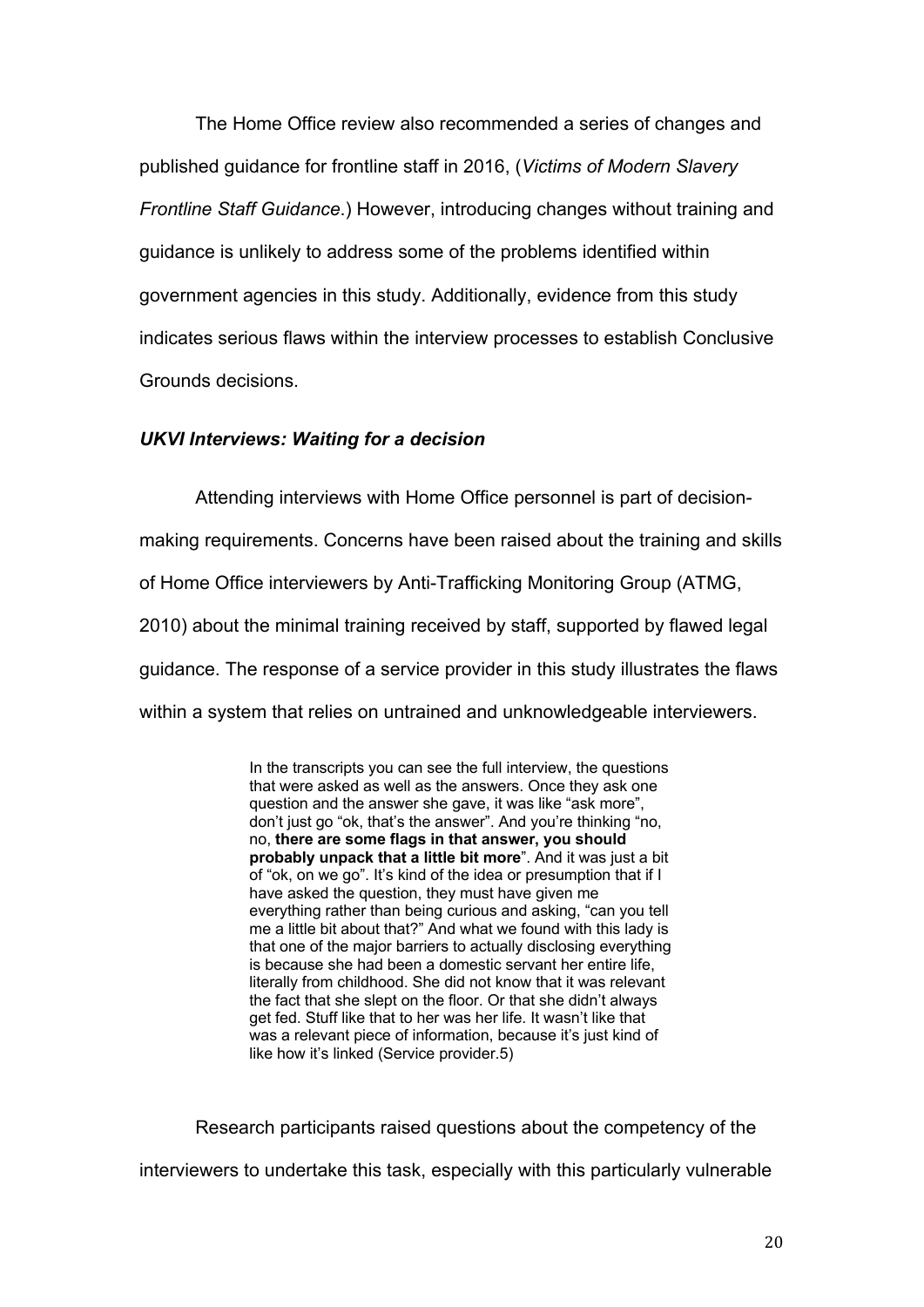group. Incidences of poor interviewing skills for the purposes of establishing evidence of trafficking were commonplace and, in some cases, the experience was extremely traumatising for the victims.

> The thing is these people are so vulnerable that had we not been there, I really believe that all these incidents could have resulted in another deterioration. You know, to get into the Home Office, you have to assure them that they will not be detained or detained again. Some of them had already been detained. And they are very, very frightened and the Home Office are very, very ignorant in the way that they treat them. It's always very shocking (Service provider.20)

The implications for those also seeking asylum within an interview process that must decide on two very different aspects of a person's status was also raised by Elliott and Garbers (2016) who notes that there was often a cut and paste of key information to be found in both a negative asylum decision and a negative NRM decision. Without addressing this issue and separating these systems, progress made in terms of survivors' recovery is put at risk. The consequences of disregarding the needs of victims in these processes undermine the state's commitment to protect and support victims. The impacts of negative decisions are not a consideration for decision makers, the culture of disbelief is evident and the consequences for victims can be severe:

> We have a lot of setbacks along the way, because of the legal system. Somebody who will be doing much better, having trauma focused therapy, doing quite well, and then suddenly they get the letter saying "you are a liar" – which is what is the government is saying to a lot to people. Like "this wouldn't have happened, the trafficker wouldn't have done this, you wouldn't have said this". This asylum type decisionmaking in the NRM system or in the asylum system brings them straight back down. (Service provider 3)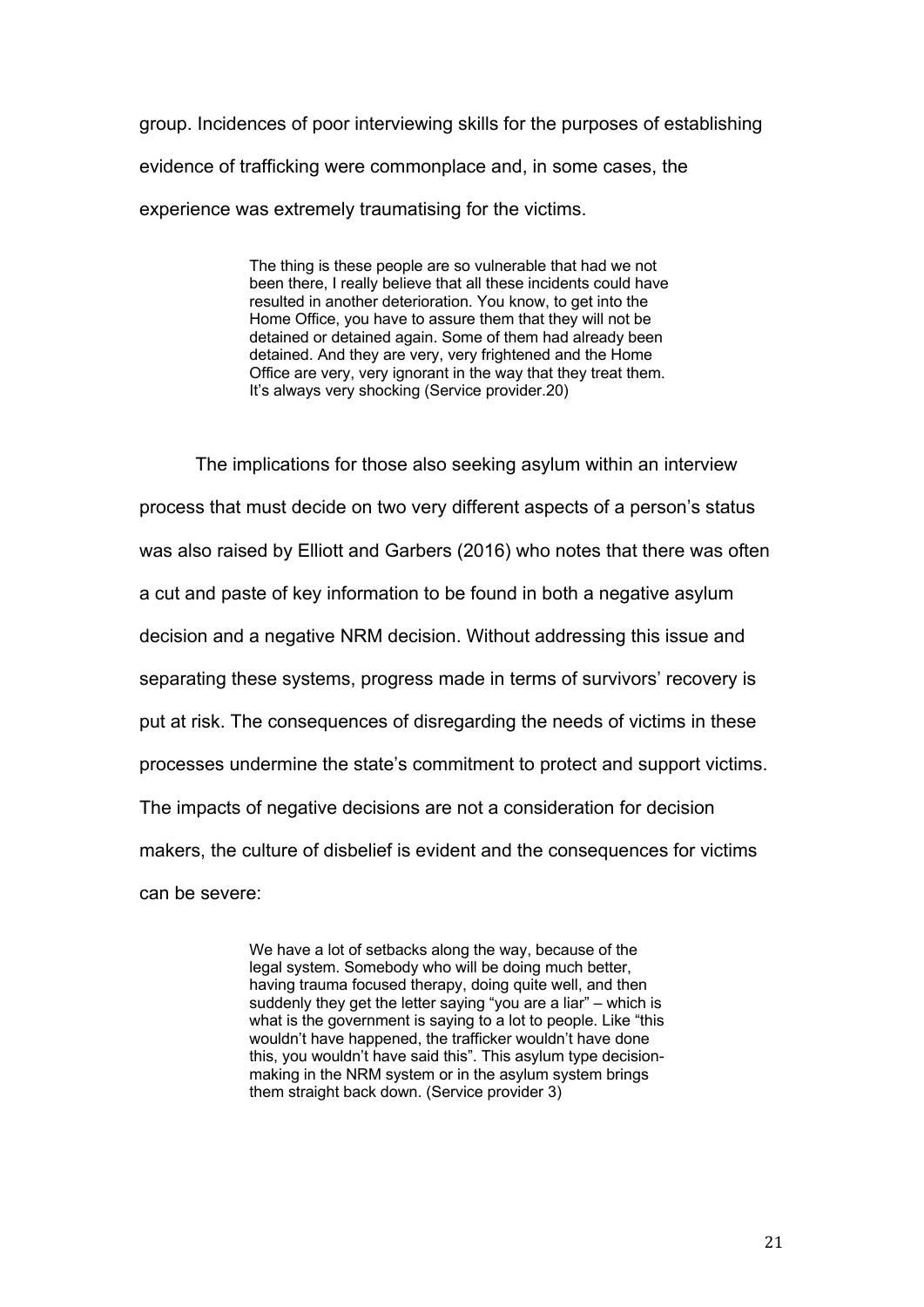Thus, bureaucratic processes can undermine and undo much of the work of services that go to great lengths to support survivors in their recovery, alongside helping with their application for leave to remain. These services act as intermediaries between the survivor and the state, and support engagement with other state and non-state actors.

> We help them to apply for asylum, motivate them, help with solicitor, physical health, take them to the GP, monitor their wellbeing and access counselling services. They get 36 pounds a week. Get food from foodbanks, get extra money, £20. If they are appealing their case, we accompany them to court, do official letters to remain. (Service provider. 4)

As well as providing supporting documentation as evidence for asylum claims, accompanying survivors to interviews, despite being excluded from the actual interview, is a key support mechanism provided by frontline workers. The potential for increased trauma and insecurity is clear. The treatment of PVOTs by UKVI requires review of a process that shows little sensitivity to the impact of trauma as a consequence of trafficking experiences.

 State processes such as these underpin the 'banishment' of outsiders and are supplemented by a particular interpretation of international conventions and the law (Monnier, 1995). If procedures for its administration as developed by the state are adhered to, there can be little recourse to appeal. The consequent lack of status was shown to exacerbate trauma and contribute to a sense of alienation, particularly given that decisions can be delayed for lengthy periods:

> Status is a barrier, and with the NRM, there can be significant delays, 18 months, 3 years, during which time the case is closed (Service provider 2).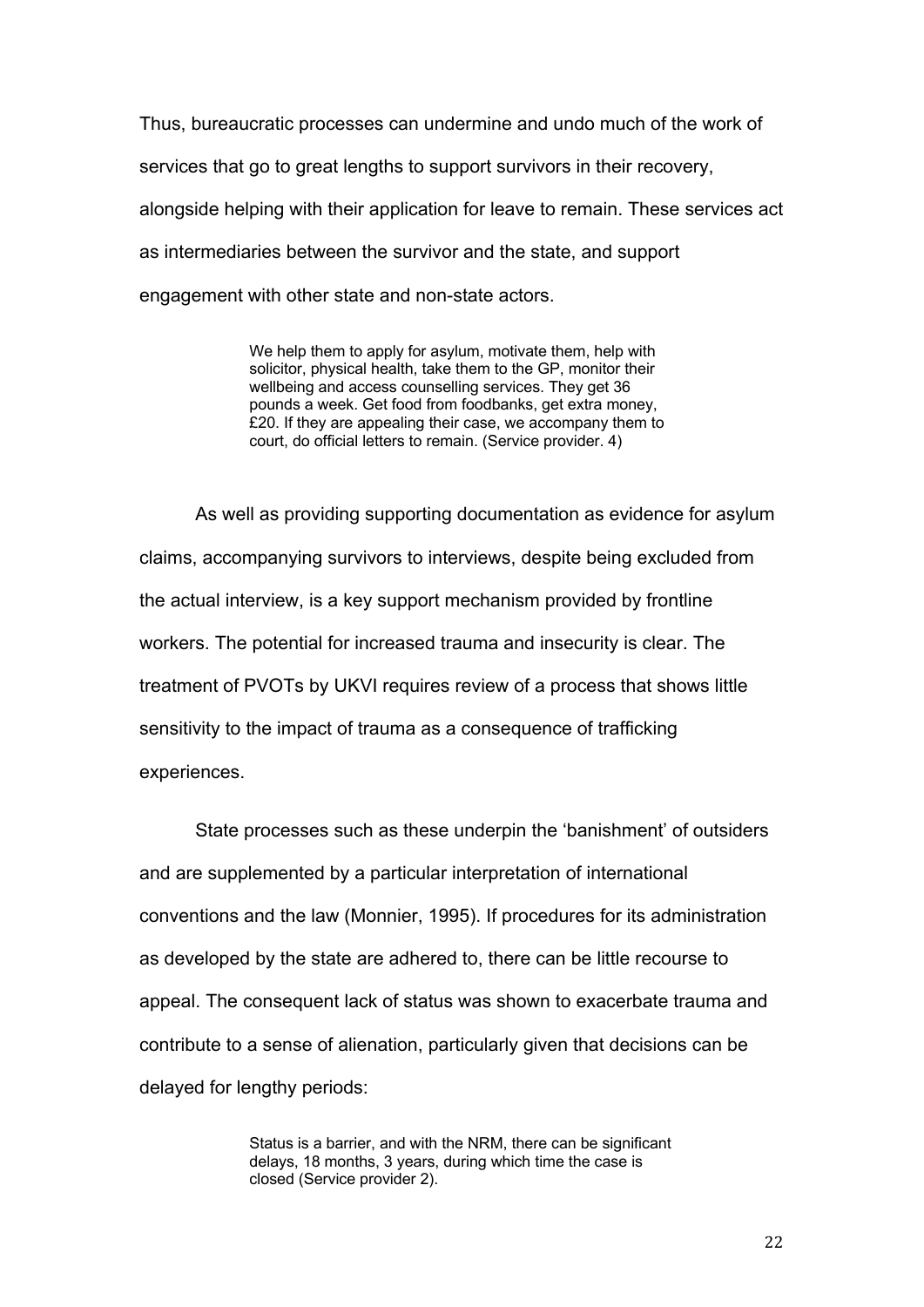Many respondents reported extensive waiting times for decisions by the State during which time survivors were restricted in their activities. In this state of 'limbo', the sense of alienation acquired throughout the journey of trafficking and exploitation is exacerbated by the requirements of UKVI that limits engagement in wider society in terms of education and employment. As noted above, the experience of waiting for a decision that has no timescale attached has deleterious effects on those seeking asylum, and for victims of trafficking, can mirror their prior experiences of lack of control over decisions about their lives. One respondent stated that this was a violation of human rights:

> And even if they don't have the right to remain, when they are in this limbo, they should have the right to work and right to be educated. It's a violation of their human rights that they are not allowed to do anything. It's a huge violation. (Service provider 5)

## *Conclusion and recommendations*

 This study has demonstrated that despite the intentions of the Modern Slavery Act to protect survivors, there are many gaps in its application. There is a vast range of variability amongst statutory services and first responders in terms of their knowledge and ability to respond to the needs of survivors. Decisions made erroneously by statutory agencies can have long-lasting impacts on survivors. This is especially the case for those seeking asylum and has been shown to be particularly problematic in the context of UKVI interviews in which untrained personnel are unaware of how to conduct interviews with persons suffering trauma.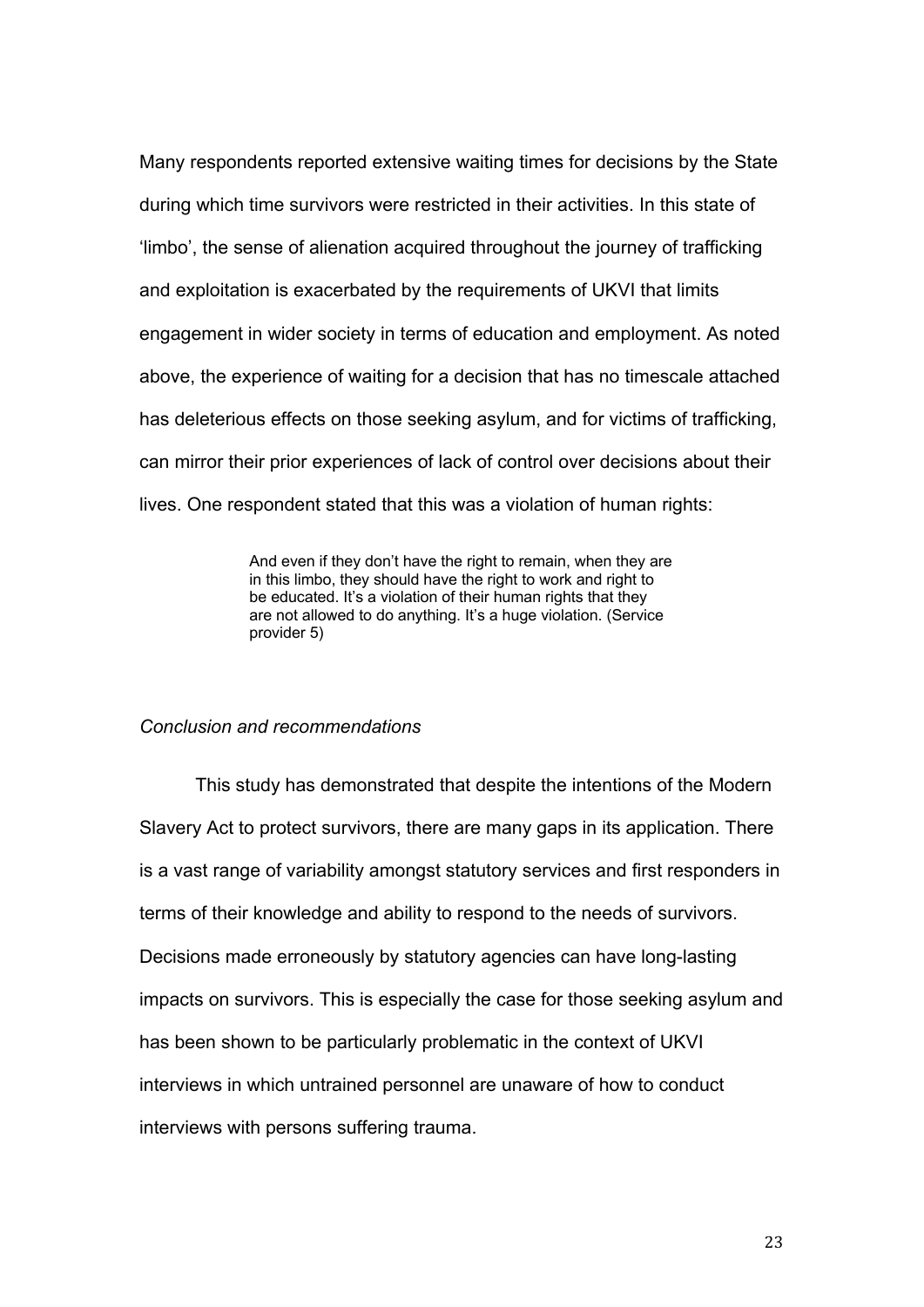Additionally, the ability of survivors to understand their status as a victim of MSHT is not always straightforward and in this study, Home Office interviewers were criticised for failing to notice 'flags', ask the right questions and display humanity and sensitivity to traumatised persons. As a consequence, the process of engagement with bureaucratic processes through applying for leave to remain contributes to increased anxiety and frustration on behalf of applicants and frontline support workers alike.

Variations in responses from statutory agencies and first responders has an impact on survivors. A need to provide clear guidance to all first responders, to inform them of their responsibilities under the Modern Slavery Act and to provide proper training is of critical importance in smoothing the journey for survivors, ensuring that they gain access to state provision where available, and are supported adequately in a manner that does not later impede them, especially with regard to achieving asylum status.

The concept of waiting (for example, Schwarz, 1974; Auyero, 2011; Khosravi, 2014) has been used to contextualise the experiences of asylumseeking survivors. The importance of having recognised status is clear as are the impacts on health and mental health on victims/survivors of MSHT as noted by frontline workers. Despite attempts by services to provide for persons seeking asylum in the UK, those in need have frequently been left in limbo, waiting for decisions. Waiting is frequently used as a tool of domination (Bourdieu, 2000). It makes those waiting feel devalued (Schwarz, 1975) and protracted periods of waiting results in a suspension of 'underpinnings of social life both temporarily/ temporally' (Khrosravi, 2014: 1).The experience of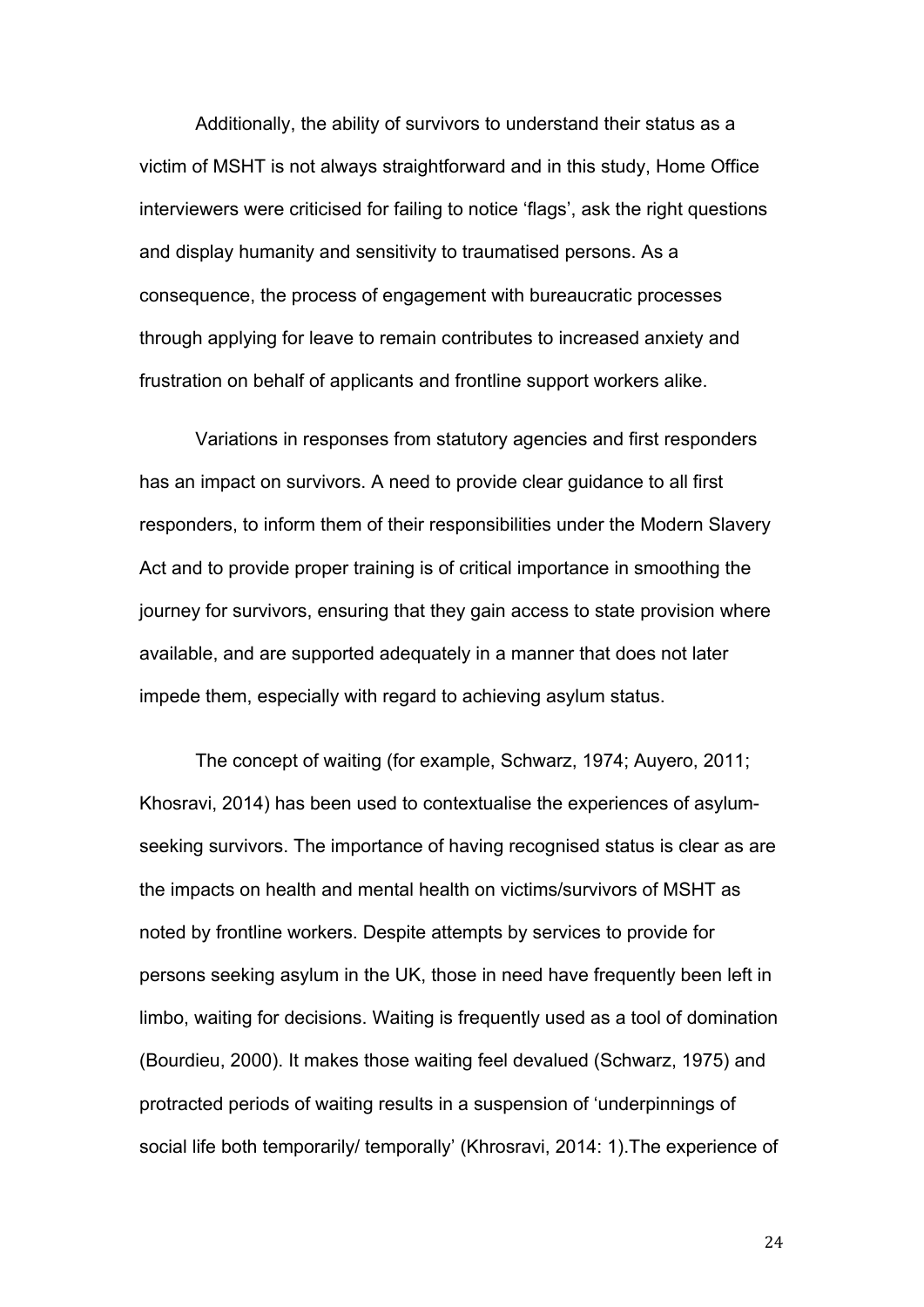waiting and its implications in terms of perceived lower status and lack of value contributed to already damaged feelings of self-worth. Trapped in an inbetween 'outsider' world with few resources and reliance on state and other bodies to provide the bare necessities to survive has been a crippling experience for many survivors. The negative repercussions that occur due to a lack of control over their lives is apparent. The asylum process is challenging for survivors of modern slavery and human trafficking through its exclusionary practices, denial of autonomy and rights of citizenship. Without the support of NGOs, many would have fallen through gaps in support, risking re-trafficking and re-exploitation.

Thus, the individual survivor with a range of often complex needs, may, depending on levels of knowledge and understanding of the issues from first responders, including statutory services, be subject to a response that ranges from efficient, effective and empathetic, to one in which there are high levels of mistrust, misunderstanding and mismanagement.

#### *Reducing Harm*

In order to reduce harm to survivors, a review of the current lengthy process of waiting is necessary. Despite many pronouncements by the UK government to reduce the time it takes for asylum decisions, there has been little improvement in this regard. Alongside this, the requirement for multiple interviews for survivors of trafficking that takes account of trauma should be reconsidered. Whilst authorities need to follow protocols when making decisions about who is granted right to remain, when it comes to PVOTs in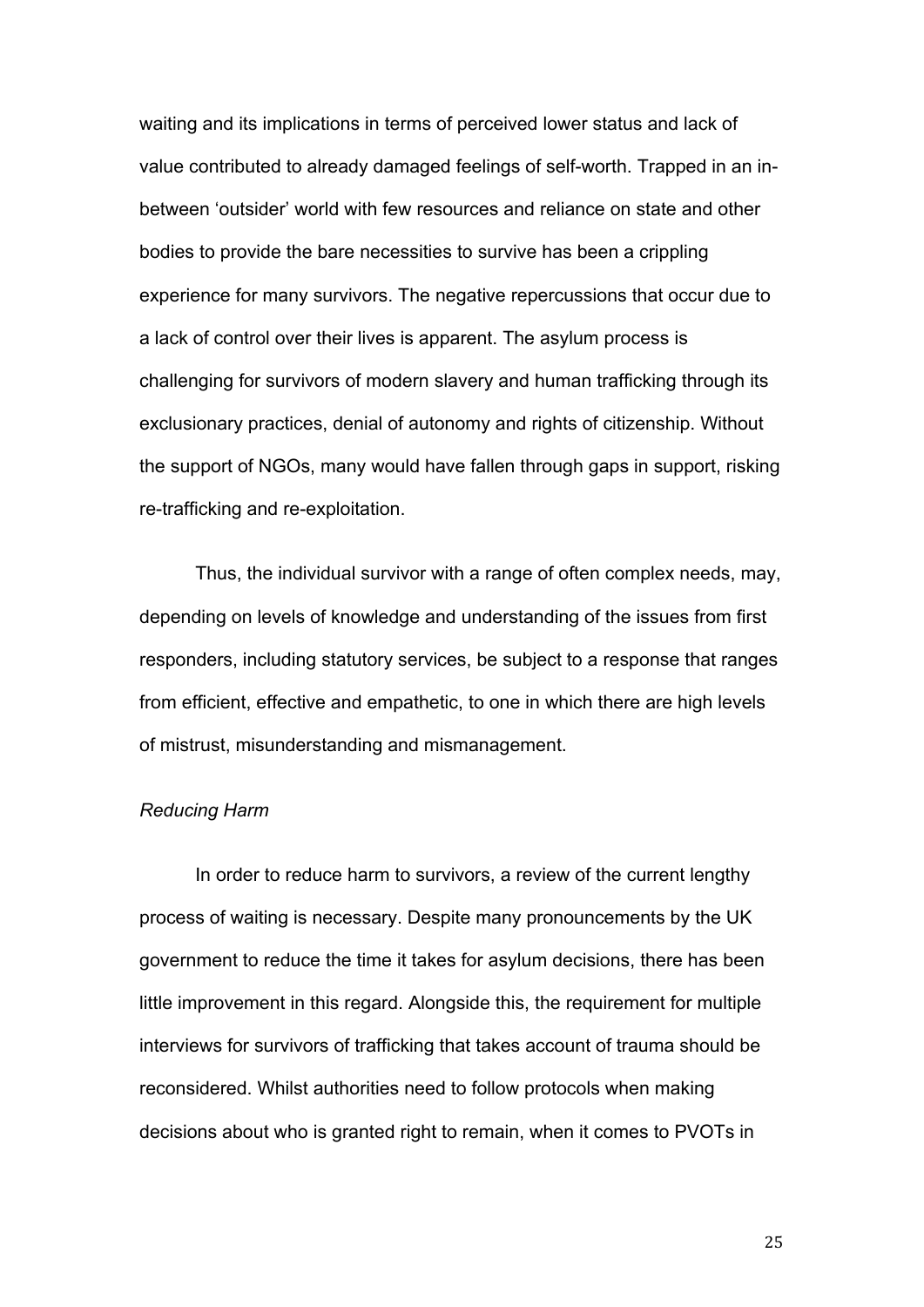particular, a culture of open enquiry that respects human dignity should replace the culture of disbelief.

Arguing for changes in the way that victims of trafficking are dealt with within the asylum system may seem futile. However, recent developments offer the prospect of change, including the proposed extension of the 45-day reflection and recovery period, a commitment to the removal of UKVI from NRM decision-making processes and the introduction of multi-agency decision-making panels. A recent High Court ruling that the Home Office had failed to comply with the Council of Europe Convention on Action against Trafficking found in favour of a victim being granted leave to remain, and may offer hope to other survivors (Taylor, 2018). Lord McColl's Modern Slavery (Victim Support) Bill requiring a duty to provide victims with support for 12 months and attaching status to the Conclusive Grounds decision has reached committee stage in the House of Lords.

Any changes introduced though will have little impact without a commitment to provide resources for training of frontline staff in statutory services who have a duty as first responders to understand systems and procedures around MSHT that takes account of the complete process from identification to recovery. The referral process can be complicated, and it is important to get the documentation in order. This requires understanding of the overall process for referrals, what services are available, what the statutory duties of care are, and the range of outcomes depending on the nationality of the survivor. Robust support systems need to be established to provide comprehensive, respectful and inclusive services so as to limit the harm to victims of trafficking who are also asylum seekers.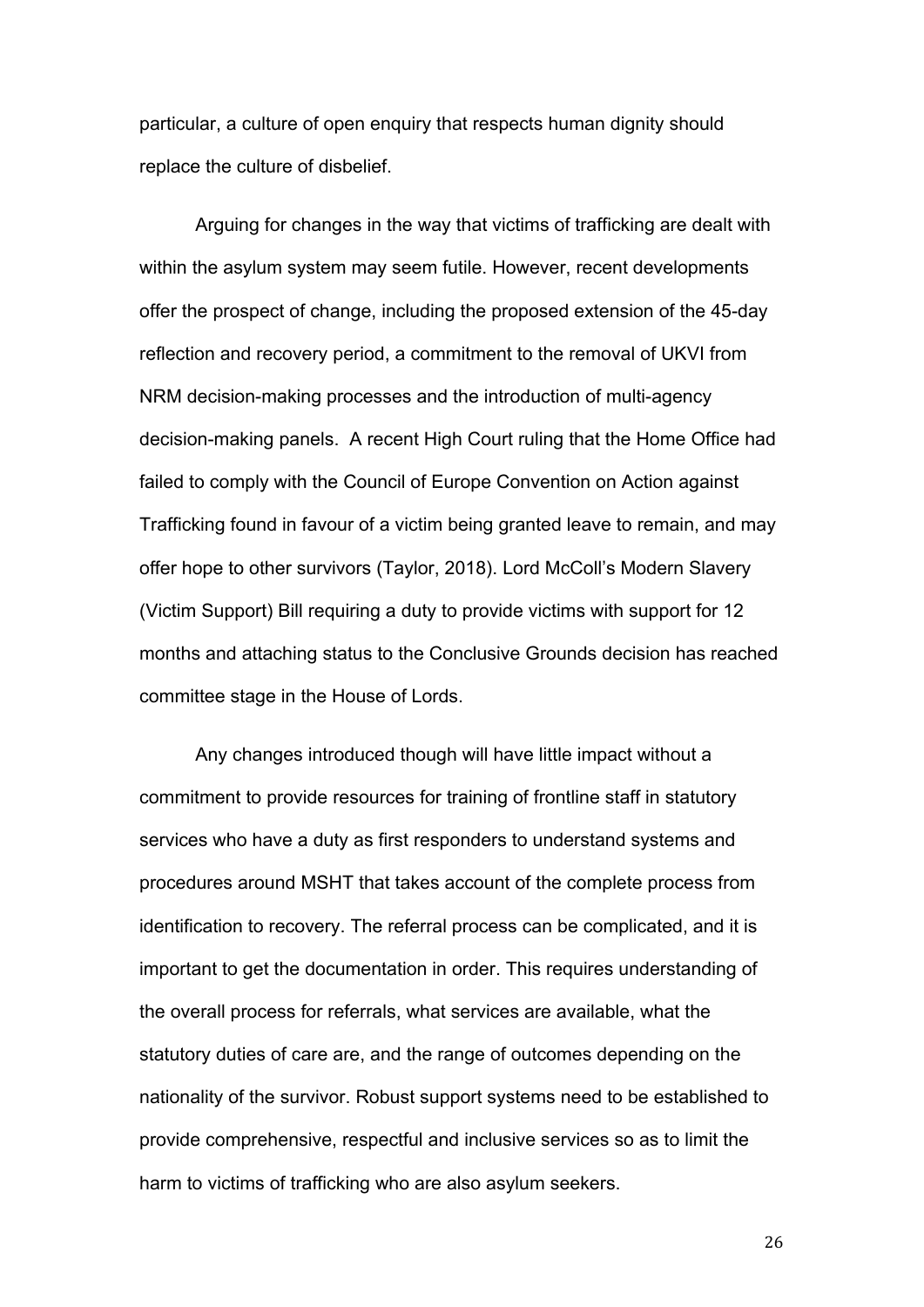Raising awareness of and campaigning for change to address the disconnection between, on the one hand, positive statements about protection and provision of support, and on the other the exclusionary practices embedded within immigration policy and processes is an important step. Passing legislation, such as that proposed by Lord McColl's Modern Slavery (Victim Support) Bill is one such example. Australia, a country renowned for its restrictive immigration policies, could incorporate such legislation into their recent Modern Slavery Act. Additionally, comparative analysis of discriminatory practices towards survivors of MSHT in other countries could inform new frameworks of practice. Further research and evidence is needed to evaluate whether recent changes outlined above effectively modify the nature of the asylum process for those who have been trafficked. As noted above, a proposal to extend Schwarz's (1974) reference to the social and personal costs of waiting by the inclusion of the financial costs may be of value. To that end, a cost benefit analysis recently completed by the Rights Lab at Nottingham University (Nicholson *et al*, 2019) based on my recommendations (see Murphy, 2018), evaluated the potential benefits to the State of passing the Modern Slavery (Victim Support) Bill.

A final note is also necessitated that acknowledges recent developments in the social and political sphere. Brexit negotiations have added an additional layer of uncertainty to tackling MSHT. Until there is clarity about the terms of leaving the EU following the Brexit referendum, the impact on the fight against modern slavery remains unclear. Critics have pointed to potential risks: 'by Brexiting we risk jeopardising the progress made in tackling modern slavery and protecting its victims' (McQuade, 2017). The prospective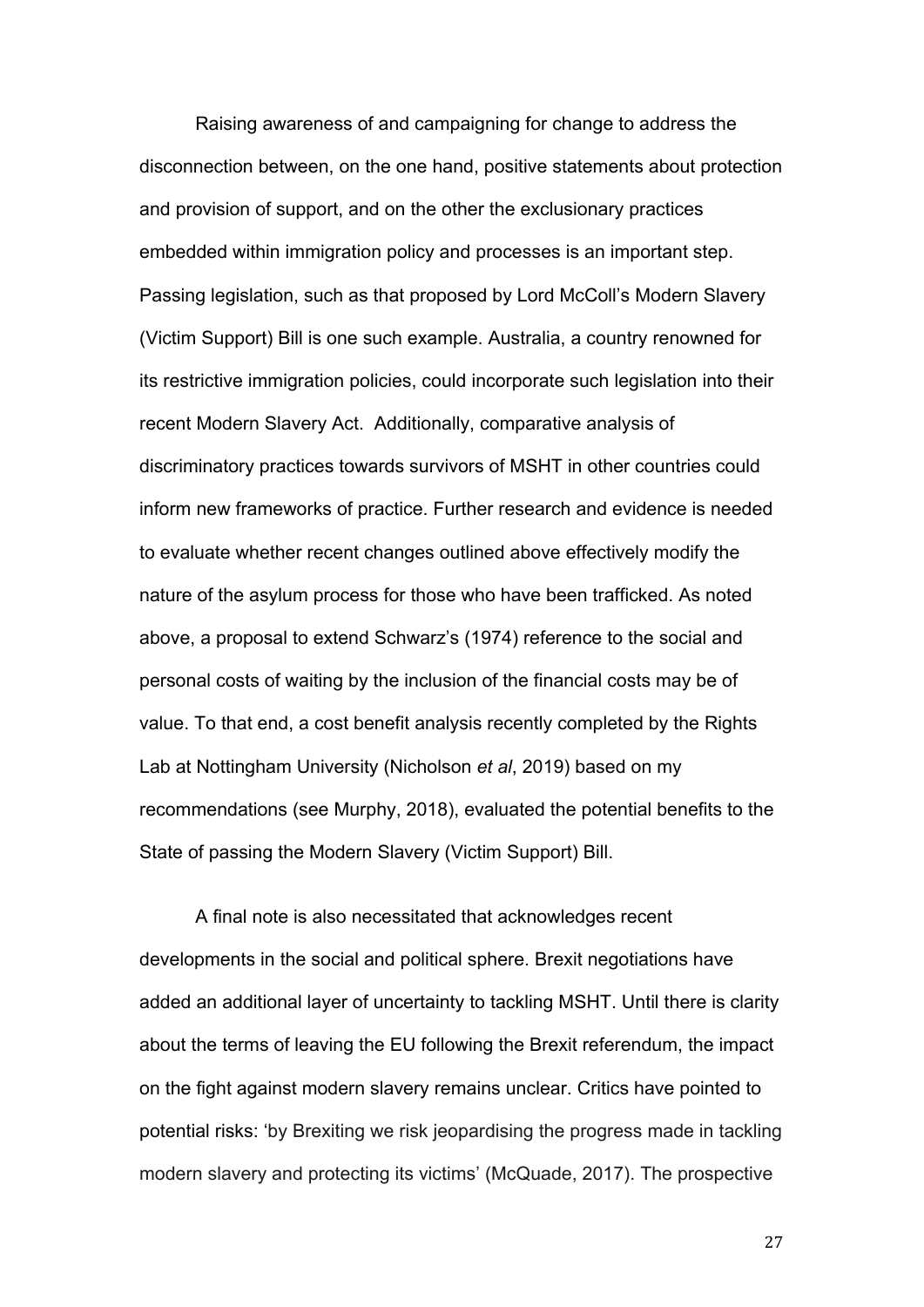loss of Joint Investigation Teams and the European Arrest Warrant if the UK withdraws from the jurisdiction of the Court of Justice of the European Union (CJEU), which governs all the EU security bodies, will have consequences for the policing of MSHT. EU passport holders may be made more vulnerable to exploitation and abuse, and they may be less likely to seek support and justice due to insecurities or lack of clarity about their status (ATMG, 2017). Likewise, the impact of Covid-19 on the potential for labour exploitation and the impact on referrals has been recently discussed by a number of commentators (Sobik; The Salvation Army; The Modern-Day Slavery Unit). These dramatic changes to the social and political life of the UK will need resources and further study. To echo Auyero, "the theoretical agenda to be developed and the empirical ground to be covered are vast and challenging' (Auyero, 2011: 26). To further this process, more in-depth studies both qualitative and quantitative are necessitated to better understand the implications of the flaws in implementation of the MSA, and how external political and social changes might impact on outcomes for survivors.

Words: 7514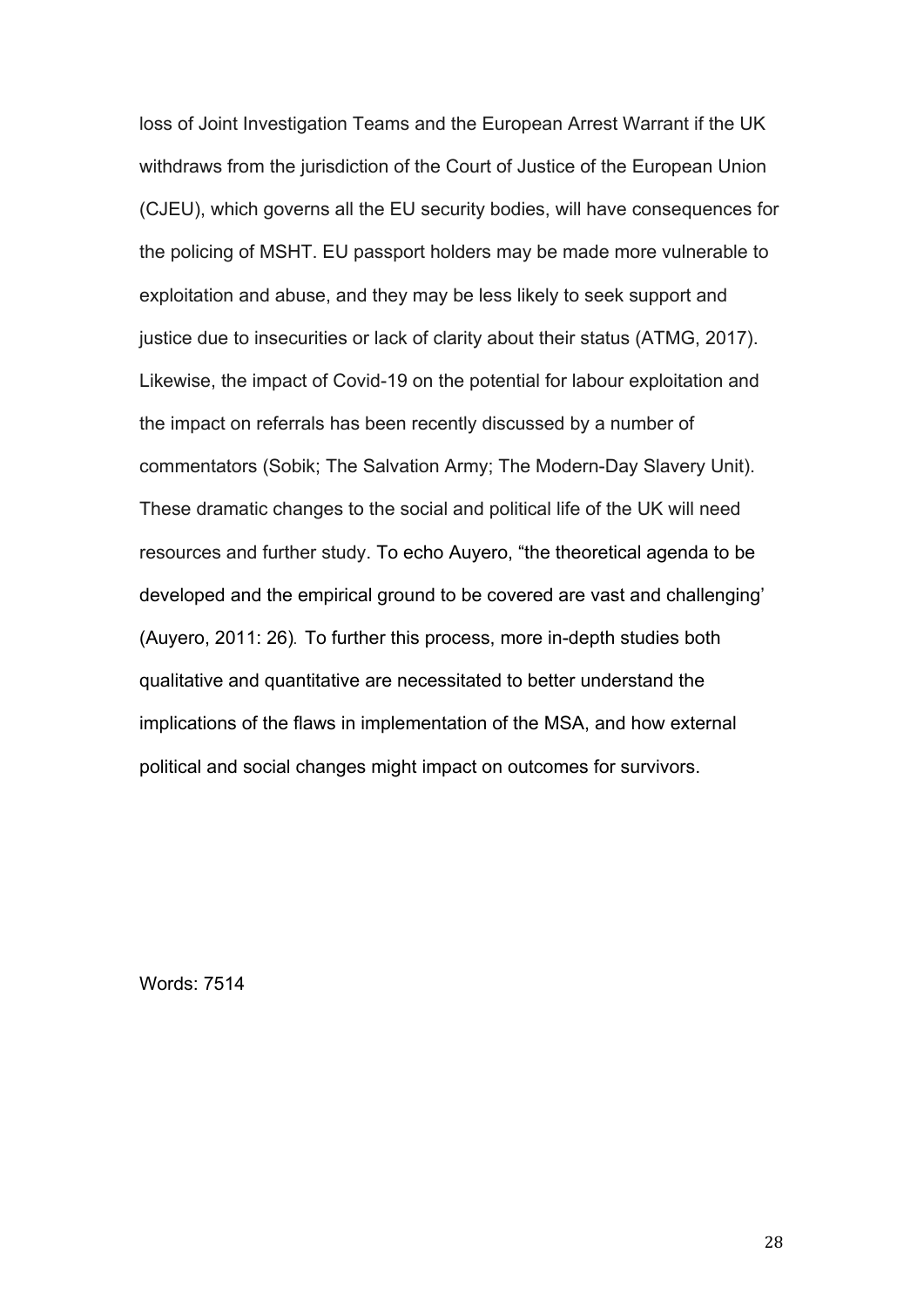# References

Anti-Trafficking Monitoring Group (2010) 'Wrong Kind of Victim? One year on: An analysis of UK measures to protect trafficked persons' http://www.antislavery.org/wp-content/uploads/2017/01/full\_report.pdf

Anti-Trafficking Monitoring Group (2017) Brexit and the UK's fight against modern slavery https://www.antislavery.org/wpcontent/uploads/2017/07/ATMG-Brexit-paper.pdf

Auyero, J. (2011) Patients of the State: An Ethnographic Account of Poor People's Waiting *Latin American Research Review*, Vol. 46, No. 1 (2011), pp. 5-29

Benhabib, S. (2004) *The Rights of Others.* Cambridge: Cambridge University Press

Bourdieu, P. 2000 Pascalian Meditations. Stanford, CA: Stanford University Press.

Bowsher, G.M., Krishnan, R.A., Shanahan, T.A., & Williams, S.K. (2015) Immigration Act 2014 challenges health of migrants in the UK in *The Lancet*  Volume 385, Issues 9971, pp. 852-853

Braun, V. and Clarke, V. (2006) Using thematic analysis in psychology. *Qualitative Research in Psychology*, 3 (2). pp. 77-101. ISSN 1478-0887 Available from: http://eprints.uwe.ac.uk/11735

Burnett, J. (2016) Entitlement and belonging: social restructuring and multicultural Britain *Race & Class*, 10/2016, Volume 58, Issue 2

Coetzee, J.M. (1985) *Listening to the Afrikaners in* New York Times April 4th Section 3 Available at https://www.nytimes.com/1985/04/14/books/listeningto-the-afrikaners.html

Ceneda, S. (2003) Women Asylum Seekers in the UK *Feminist Review*, 01/2003, Issue 73

Centre for Social Justice (2013) *It Happens Here: Equipping the United Kingdom to fight modern slavery*

Council of Europe Convention on Action against Trafficking in Human Beings Council of Europe Treaty Series - No. 197 Warsaw, 16.V.2005 Available at https://rm.coe.int/168008371d

Elliot, J. and Garbers, K. (2016) The National Referral Mechanism: A review of the pilots http://www.unseenuk.org/uploads/20160609115454807.pdf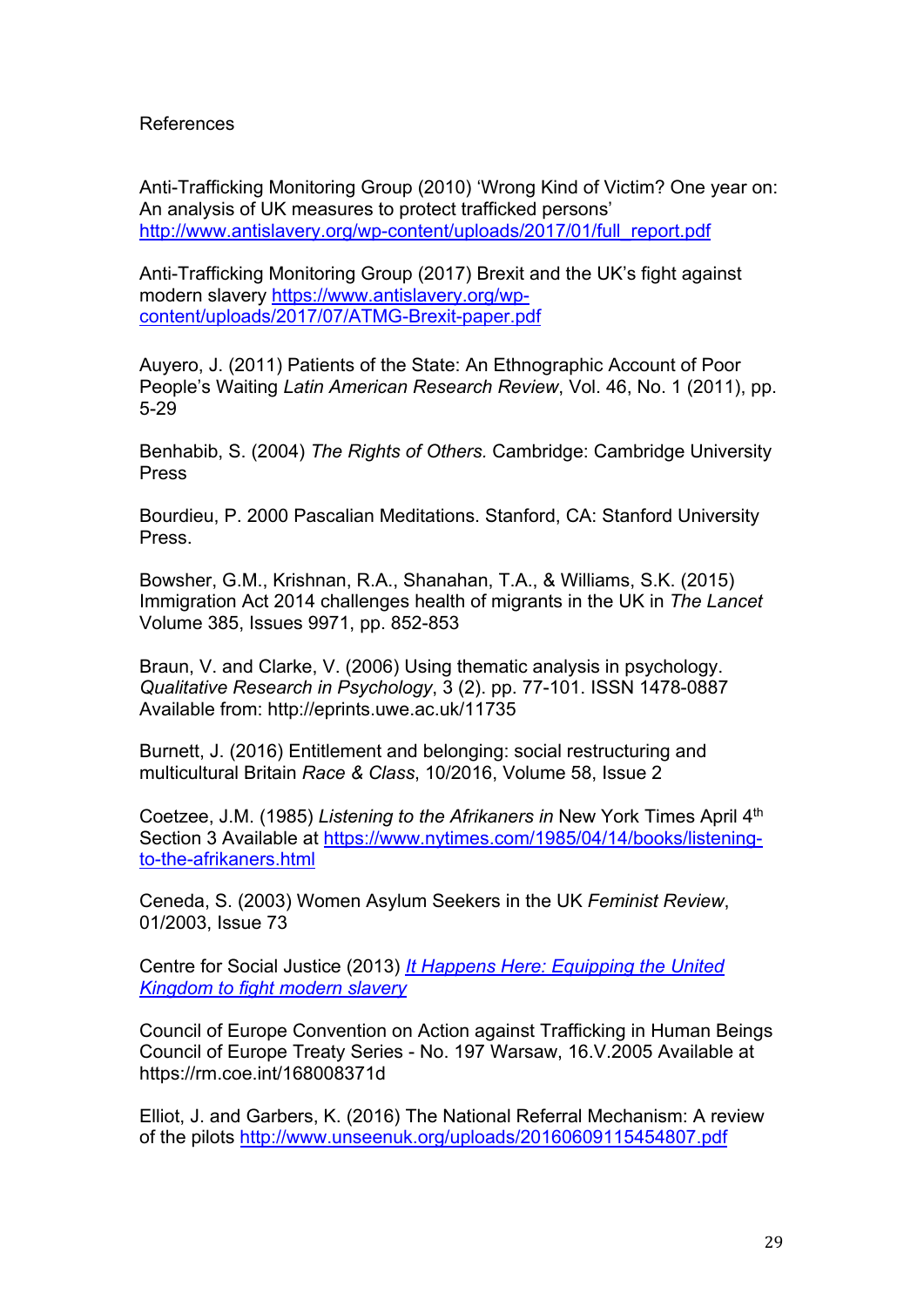Fang, M.L., Sixsmith, J., Lawthom, R., Mountian, I., & Shahrin, A. (2015) Experiencing 'pathologized presence and normalized absence'; understanding health related experiences and access to health care among Iraqi and Somali asylum seekers, refugees and persons without legal status in *BMC Public Health* 2015, 15: 923

Farrell, A. and Pfeffer, R. (2014) Policing Human Trafficking: Cultural Blinders and Organizational Barriers in *The ANNALS of the American Academy of Political and Social Science 2014 653: 46*

Field, F., Miller, M., & Butler-Schloss, E. (2019) Independent Review of the Modern Slavery Act. Available at https://assets.publishing.service.gov.uk/government/uploads/system/uploads/ attachment\_data/file/803406/Independent\_review\_of\_the\_Modern\_Slavery\_A ct - final report.pdf

Focus on Labour Exploitation (2019) FLEX Statement on the Government's Response to the Modern Slavery Act Review available at https://www.labourexploitation.org/news/flex-statement-governmentsresponse-modern-slavery-act-review

Hales, L. & Gelsthorpe, L. (2012) The Criminalisation of Migrant Women, Institute of Criminology, University of Cambridge

Haughey, C. (2016) Modern Slavery Act Review available at https://assets.publishing.service.gov.uk/government/uploads/system/uploads/ attachment\_data/file/542047/2016\_07\_31\_Haughey\_Review\_of\_Modern\_Sla very Act - final 1.0.pdf

Home Office, (2015) Asylum Policy Instruction, https://assets.publishing.service.gov.uk/government/uploads/system/uploads/ attachment\_data/file/410098/Asylum\_Interviews\_AI.pdf

Home Office (2014) Review of the National Referral Mechanism available at https://webarchive.nationalarchives.gov.uk/20141202113228/https:/nrm.home office.gov.uk/documents/2014/11/nrm-final-report.pdf

Home Office (2016) Victims of Modern Slavery: Guidelines for Frontline Workers available at

http://www.antislaverycommissioner.co.uk/media/1057/victims-of-modernslavery-frontline-staff-guidance-v3.pdf

Hyland, K. (2017) Independent Anti-Slavery Commissioner Report, http://www.antislaverycommissioner.co.uk/media/1164/iasc\_annual-report-16- 17-web.pdf

Her Majesties Inspectorate of Constabulary and Fire and Rescue Services (HMICFRS, 2017) *Stolen freedom: The policing response to modern slavery and human trafficking.*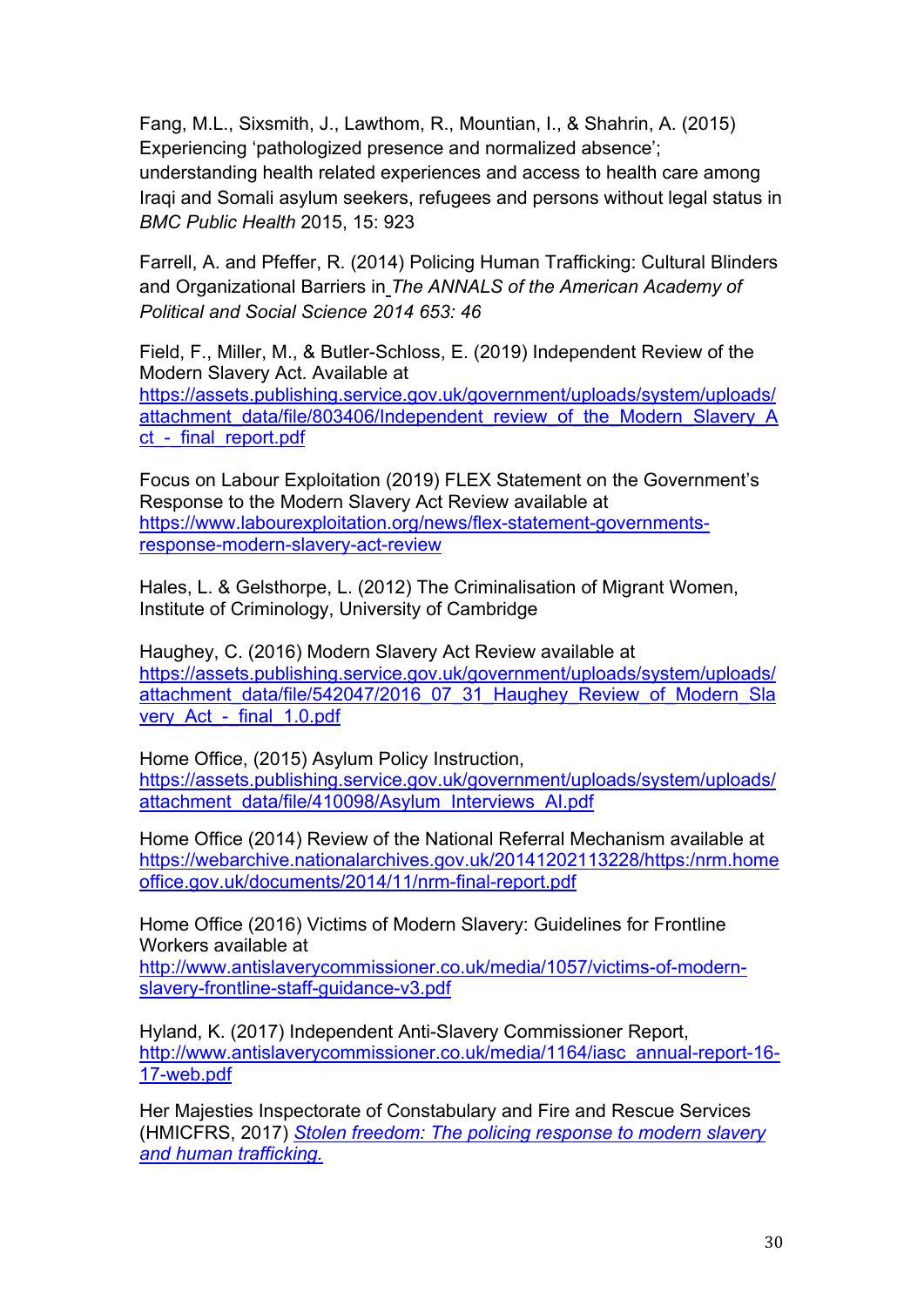International Organization for Migration, (2016) Migrant Smuggling Data and Research: A global review of the emerging evidence base https://publications.iom.int/books/migrant-smuggling-data-and-researchglobal-review-emerging-evidence-base

Joubany, O. (2011) Constructing truths in a culture of disbelief: Understanding asylum screening from within. International Sociology, 26: 74 DOI: 10.1177/0268580910380978

Khosravi, S. (2014) in Anderson, B & Keith, M. (eds.) *Migration: A COMPAS Anthology*, COMPAS, Oxford, 2014

Lyons, K., Thöne, E., Kirschgaessner, S., Baumard, M., Galarraga, N. (2017) Britain is one of the worse places in Western Europe for asylum seekers. *The Guardian* https://www.theguardian.com/uk-news/2017/mar/01/britain-one-ofworst-places-western-europe-asylum-seekers

Malloch, M., & Stanley, E. (2005) The Detention of Asylum Seekers in the UK in *Punishment and Society*

Marshall, MN. (1996) Sampling for qualitative research. *Family Practice*; 13: 522-525

Masocha, S., Simpson, M. K. (2011) Xenoracism: Towards a Critical Understanding of the Construction of Asylum Seekers and its Implications for Social Work Practice, 02/2011, Volume 23, Issue 1

May, T. (2016) My Government will lead the way in defeating modern slavery. *The Telegraph.* http://www.telegraph.co.uk/news/2016/07/30/we-will-lead-theway-in-defeating-modern-slavery/

McDonald, I., Billings, P. (2007) The Treatment of Asylum Seekers in the UK, *Journal of Social Welfare and Family Law*, 03/2007, Volume 29, Issue 1

McQuade, A. (2017) Report: Brexit a threat to Britain's fight to tackle modern slavery https://www.antislavery.org/brexit-modern-slavery/

Modern Slavery Act, (2015). http://www.legislation.gov.uk/ukpga/2015/30/contents/enacted

Modern Slavery Strategy, (2014). https://www.gov.uk/government/publications/modern-slavery-strategy

Morgan, C. (2017) Modern slave or Illegal worker? The haze around modern slavery and its implications http://blogs.lse.ac.uk/politicsandpolicy/the-hazearound-modern-slavery-and-its-implications/

Monnier, M. (1995) The Hidden Part of Asylum Seekers' Interviews in Geneva, Switzerland: Some Observations about the Socio-political Construction of Interviews between Gatekeepers and the Powerless. *Journal of Refugee Studies, Vol. 8, No. 3*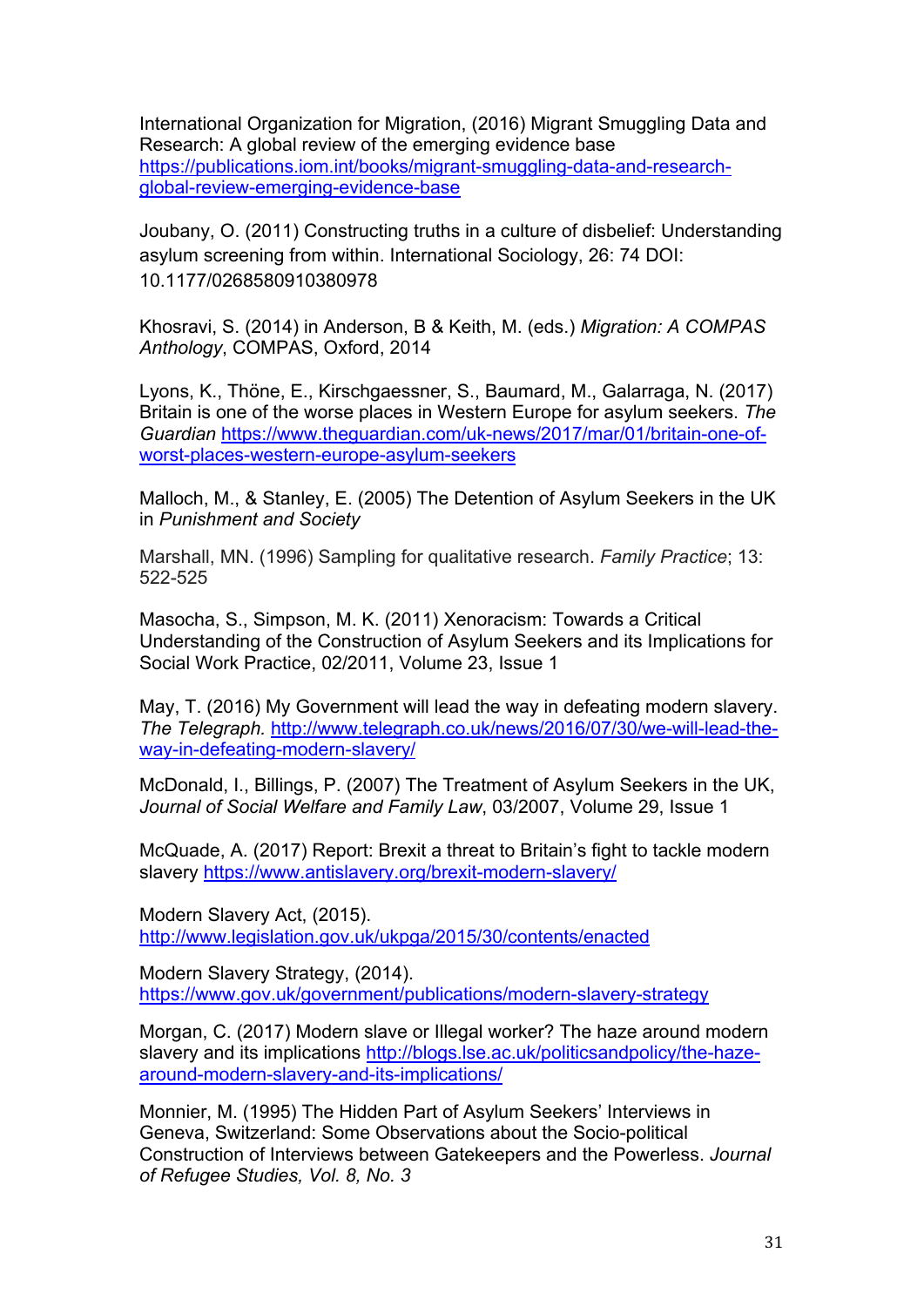Mountian I. (2005) Asylum seekers, refugees and drug use - final report. Rochdale: Early Break; 2005.

Murphy, C. (2018) *A Game of Chance? Long-term Support for Survivors of Modern Slavery* https://www.stmarys.ac.uk/research/centres/modernslavery/docs/2018-jun-a-game-of-chance.pdf

National Crime Agency http://www.nationalcrimeagency.gov.uk/aboutus/what-we-do/specialist-capabilities/uk-human-trafficking-centre/nationalreferral-mechanism

Nicholson, A., Schwarz, K. Landmann, T. & Griffith, A. The Modern Slavery Victim Support Bill: A Cost Benefit Analysis, Rights Lab, University of Nottingham available at https://www.nottingham.ac.uk/research/beacons-ofexcellence/rights-lab/mseu/mseu-resources/2019/august/the-modern-slaveryvictim-support-bill-a-cost-benefit-analysis.pdf

O' Connell Davidson, J. (2015) Modern Slavery: The Margins of Freedom. Palgrave Macmillan

Refugee Council, The facts about asylum: UK asylum system is very tough. https://www.refugeecouncil.org.uk/policy\_research/the\_truth\_about\_asylum/fa cts\_about\_asylum -\_page\_5

Rotter, R. (2016) Waiting in the asylum determination process: Just an empty interlude? Time & Society, 03/2016, Volume 25, Issue 1

Schwartz, B. 1974 Waiting, Exchange, and Power: The Distribution of Time in Social Systems. American Journal of Sociology 79: 841-870.

Schwartz, B. 1975 Queuing and Waiting: Studies in the Social Organization of Access and Delay. Chicago: University of Chicago Press.

Schweizer, H. (2008) On Waiting. London: Routledge

Souter, J. (2011) A Culture of Disbelief or Denial? Critiquing Refugee Status Determination in the United Kingdom. *Oxford Monitor of Forced Migration.*  Volume 1, Number 1, 48-59.

Sobik, J. (2020) Five years after the UK Modern Slavery Act, it's time to ramp it up. Anti-Slavery International in Thomas Reuters Foundation News available https://news.trust.org/item/20200330093258-d2fcv

Taylor, D. (2016) Gap year students deciding asylum claims. *The Guardian*  https://www.theguardian.com/uk-news/2016/feb/27/gap-year-studentsdeciding-asylum-claims

Taylor, D. (2018) Modern Slavery ruling may lead to more victims getting leave to remain in *The Guardian* available at https://www.theguardian.com/law/2018/feb/14/modern-slavery-ruling-may-